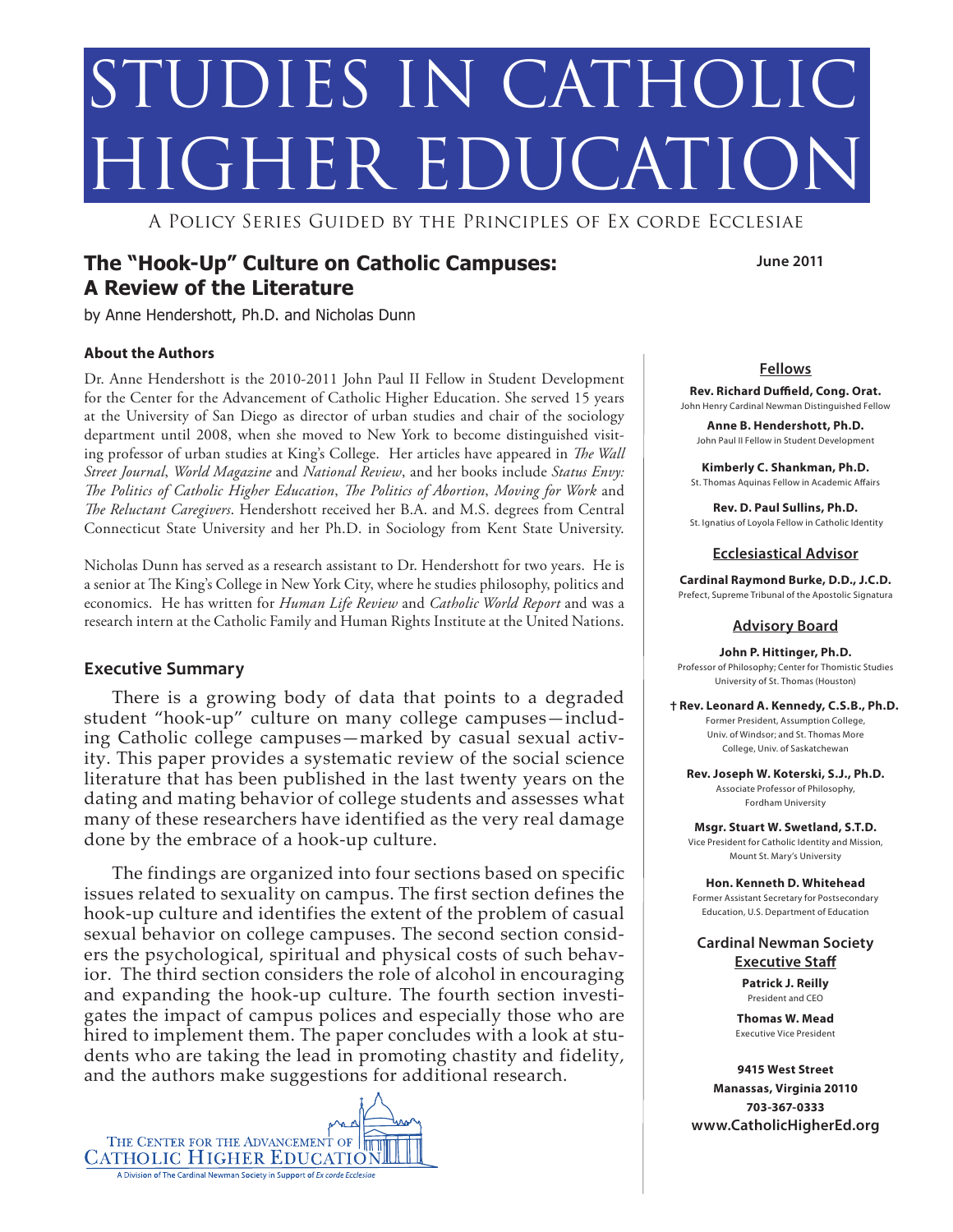The "Hook-Up" Culture on Catholic Campuses: A Review of the Literature by Anne Hendershott, Ph.D. and Nicholas Dunn

June 2011

This paper is available online at The Center for the Advancement of Catholic Higher Education's website, www.CatholicHigherEd.org

#### **About The Center**

The Center for the Advancement of Catholic Higher Education (CACHE), a division of the nonprofit Cardinal Newman Society, advises and assists academic and religious leaders in efforts to strengthen the Catholic identity and academic quality of Catholic colleges and universities.

Copyright © 2008 - 2011 The Cardinal Newman Society. All Rights Reserved.

Permission to reprint is hereby granted provided no modifications are made to the text and it is identified as a product of The Center for the Advancement of Catholic Higher Education, The Cardinal Newman Society or both.

Note: the views expressed herein are those of the author and not necessarily those of The Center for the Advancement of Catholic Higher Education or The Cardinal Newman Society.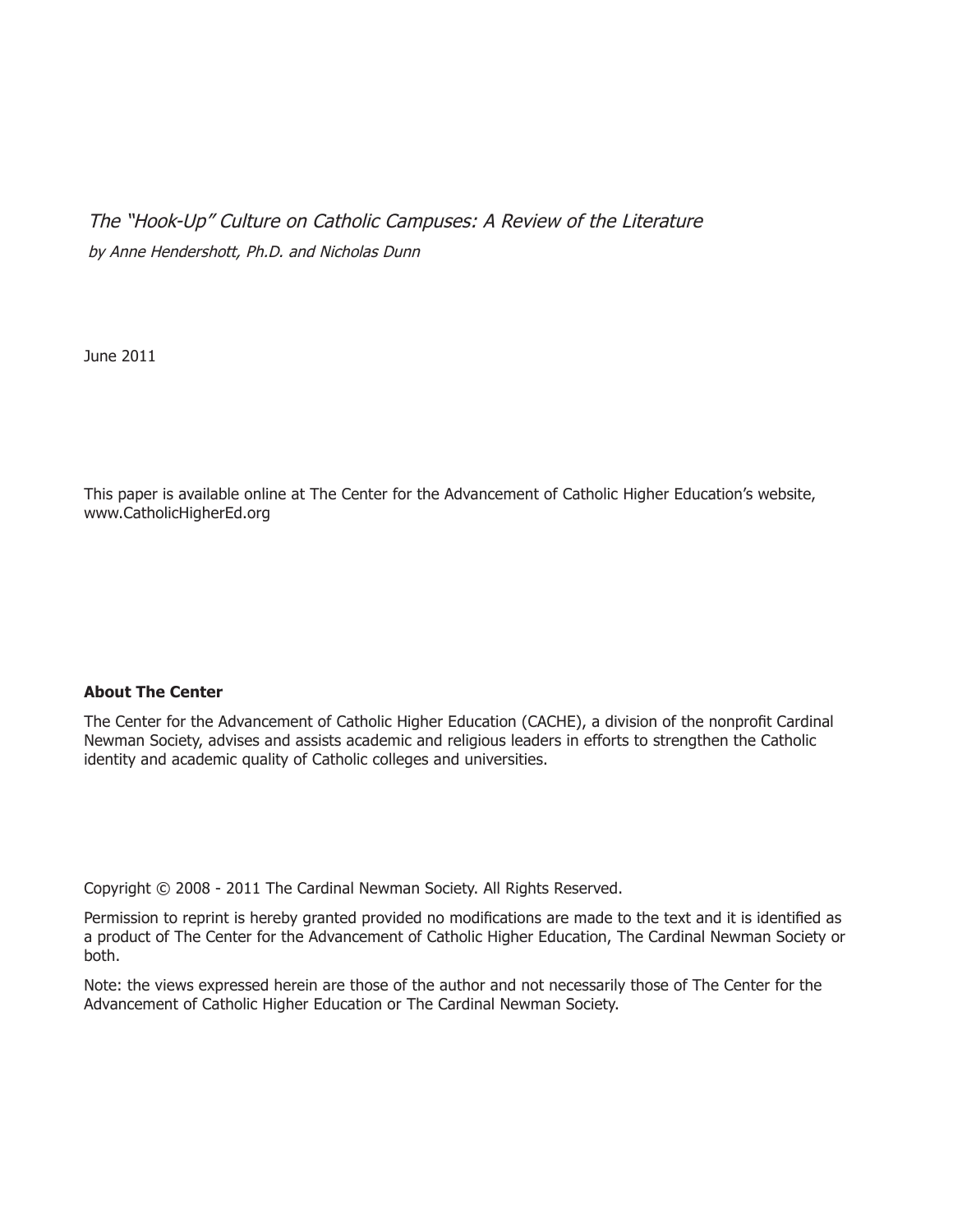# **The "Hook-Up" Culture on Catholic Campuses: A Review of the Literature**

The dynamics surrounding intimate relationships among Catholic college students is<br>of special concern to Catholic families and educators, because these relationships<br>often and eventually lead to marriage. The Catholic Chur of special concern to Catholic families and educators, because these relationships often and eventually lead to marriage. The Catholic Church teaches that marriage is instituted and ordained by God as the union of one man with one woman, and that sexual behavior is reserved for marriage. This review of social science literature considers whether the student culture on Catholic college and university campuses reinforces these teachings and facilitates the pathway from healthy intimate relationships to marriage.

Throughout history, our society has provided ways to encourage "pair bonding" through providing opportunity situations. Historically, colleges and universities—especially Catholic colleges and universities—believed that they needed to play an active role in helping their students find happiness and meaningful relationships with those of the opposite sex during their years on campus. Providing what sociologists call "opportunity situations" used to play an important role in the student life on most college campuses, because at one time the adults leading these schools recognized how important it is that young people meet each other, fall in love, and form families.

Until the 1980s, most colleges and universities—secular as well as sectarian—believed it was their duty to offer opportunity situations including dances, clubs and other recreational activities, designed to help their students create and maintain healthy and satisfying intimate relationships. Even single-sex Catholic colleges used to arrange school-sponsored and supervised dances (often called "mixers") with neighboring schools to facilitate the opportunity for those at the all-male school to meet those from the all-female school. College administrators used to believe that they needed to take care of their students—both academically and socially. But, as most Catholic colleges moved from single-sex to coeducational in the 1970s and 80s, the perceived need for such "mixers" disappeared.

Today, it appears that many student life administrators have moved from a pro-active role in helping to facilitate healthy pair bonding to a reactive role in helping to pick up the pieces and repairing the very real damages when a degraded campus culture of casual sex emerges. The conventional wisdom is that students are best left to their own devices in meeting and mating. This paper finds significant consequences for both the individual and the institution.

## A damage assessment

During the past decade, there has been a growing body of literature examining the dating attitudes, values and behavior of contemporary college students. An emerging number of scholars are conducting research which examines how young people meet, mate and decide to marry. There is a growing body of data that points to a degraded student culture on many college campuses—including Catholic college campuses (Bogle, 2008; Freitas, 2008; Burdette, Ellison, Hill and Glenn, 2009). This paper provides a systematic review of the research literature identifying the culture and examining the very real damage that has been done by abandoning the *in loco parentis* role that colleges and universities used to play in

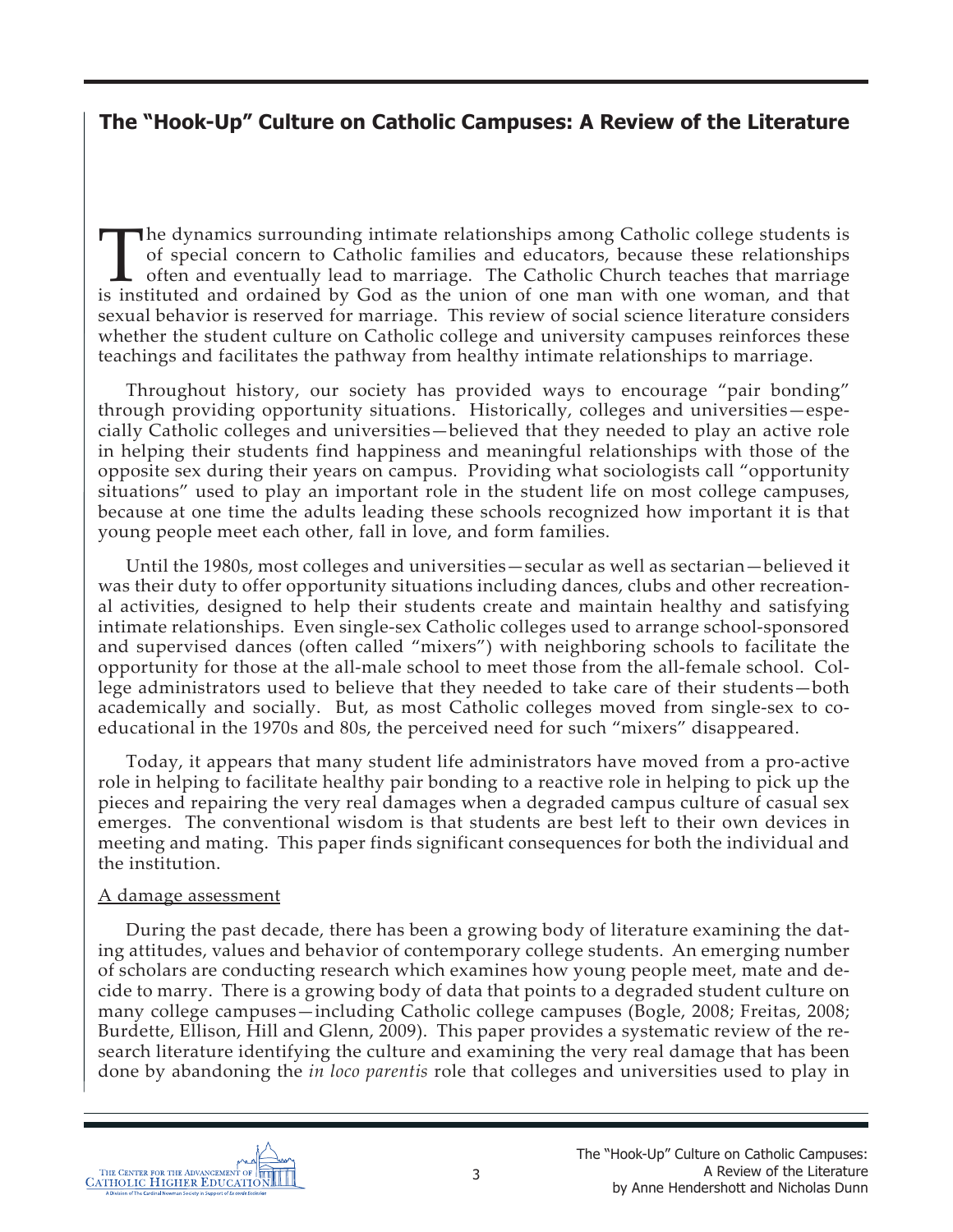terms of encouraging healthy social relationships. The purpose of our paper is to provide a systematic summary of the social science literature that has been published in the last twenty years on the dating and mating behavior of college students—and assessing what many of these researchers have identified as the very real damage that has been done by the embrace of this culture.

We have organized these findings into four sections based on specific issues related to sexuality on campus. The first section is the most comprehensive, because it defines the hook-up culture and identifies the extent of the problem of casual sexual behavior on college campuses—both Catholic and non-Catholic. While most studies of the hook-up culture on campus do not differentiate by religious affiliation, we provide a comprehensive look at the ones that investigate the differences in sexual behavior by students attending a Catholic college and those who do not.

Following this, the second section considers the "costs" that such a culture has incurred in terms of the psychological, spiritual and physical damages associated with such behavior. Sexually transmitted diseases, unintended pregnancies and abortions—as well as a long list of psychological costs including poor self-esteem, depression and sadness—have been correlated with the emergence of the hook-up culture on campus. There is also anecdotal evidence that students who engage in the culture of casual sex that permeates many Catholic campuses find themselves moving away from a commitment to formerly held religious beliefs and practices. In addition to a decline in Church attendance by those who are participating in the hook-up culture, there is anecdotal evidence of a reduction in religious feelings and perceived closeness to God.

In the third portion of this report, we consider the role of alcohol in encouraging and expanding the hook-up culture. Nearly all of the researchers who are studying the hookup campus culture have found that alcohol is implicated as a correlate—if not necessarily as a causal factor—in the hook-up culture. Because of this, we devote a substantial portion of our literature review to the data describing the expansion of the use of alcohol by college students through permissive policies of on-campus drinking in the dorms and at social functions, and the role alcohol plays in the hook-up culture—especially on Catholic campuses.

The fourth section of our report investigates the impact of campus polices and especially those who are hired to implement them. While more research in this area is needed, there is evidence that student life personnel are not a strong deterrent to a campus hook-up culture—and neither are co-ed residence halls.

We conclude by looking closely at the counter-culture that is emerging on many Catholic and secular campuses as students are taking the lead in promoting chastity and fidelity. We also offer suggestions for additional research.

## **Defining the Hook-Up Culture on College Campuses**

In 2001, the *Times Higher Education Supplement* (Marcus, 2001) published the results of a survey of 1,000 American university women which indicated that "dating is dead." *The Chronicle of Higher Education* (Mulhauser, 2001) followed up with an analysis of the data on dating and found that few female college seniors surveyed were asked out on dates during their college years. This confirms dozens of other anecdotal studies.

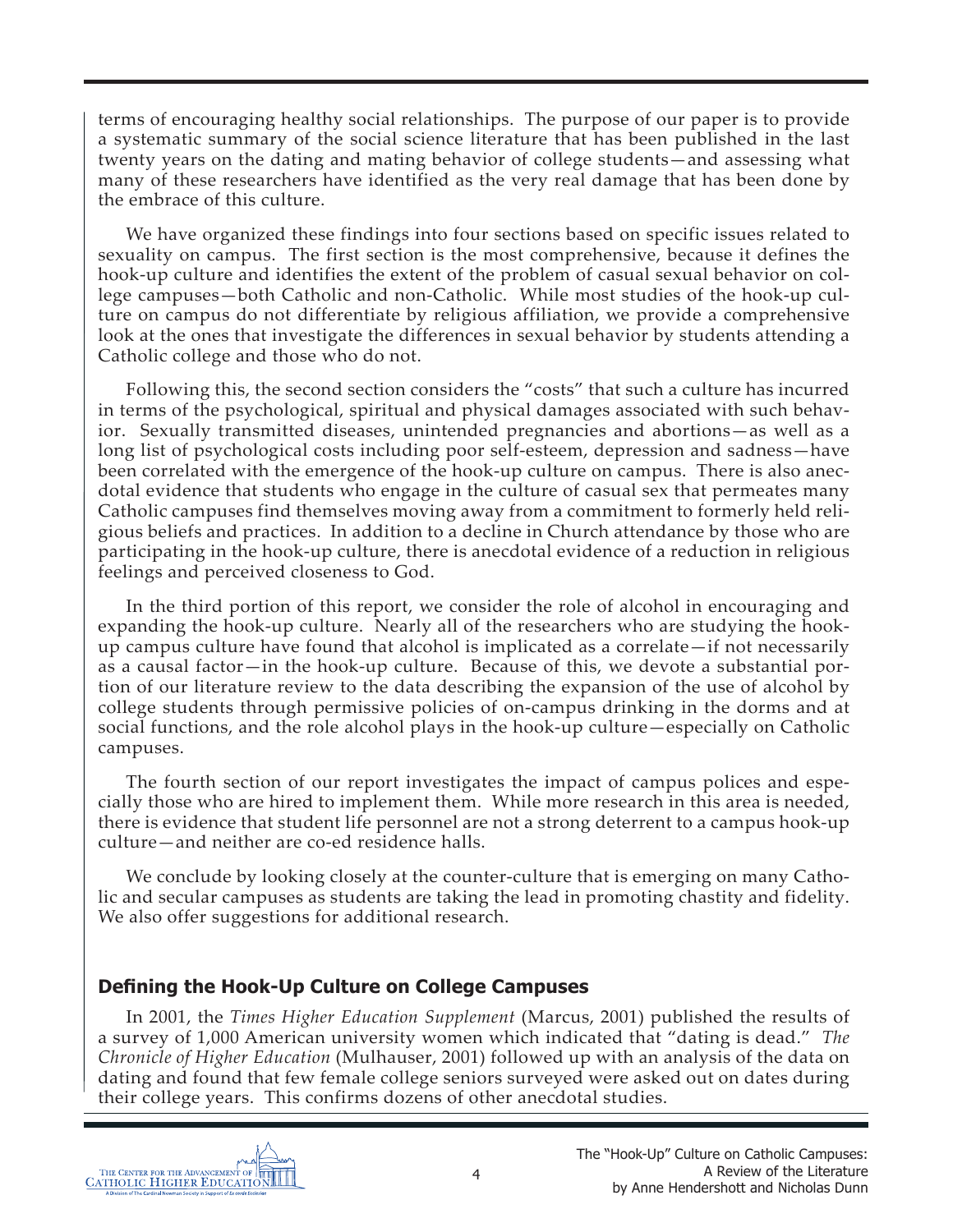Almost two-thirds of the participants in the Marcus study said that they were unhappy with the emptiness of their social lives. Most respondents complained that the culture on their campuses consisted of either having sex without necessarily progressing to a relationship, or forming a long-standing and intense bond with a man without any anticipation of a future life with that man. Most of the female respondents to this survey were disappointed with their campus culture.

Still, we have to avoid the temptation to look at the college dating behavior of previous generations through rose-colored glasses. The idealized notion of the traditional date in which the male invites the female out to dinner or to a movie, picks her up and pays for the date is one that we often refer to when we lament the loss of traditional dating behavior. But those who lived and dated during those times know that even then the traditional dating scene was less than ideal. In some instances, females were left out of dating entirely because they were viewed as less physically attractive than other female students. For some male students, the anxiety involved in inviting a female student on a date was overwhelming. For these students, college became a lonely time of weekends spent watching others involved in the social scene on campus.

Researchers have found that anxiety characterized the traditional dating culture for many female and male students. This was especially true in the "college mixer" setting. In a now-classic article entitled "Fear and Loathing at the College Mixer" (Schwartz and Lever, 1976), we learn that at the traditional college mixer, "physical appearance is about the only criterion being used to evaluate people." This produces a situation filled with tension—especially for female college students. When one is repeatedly rejected through the course of an evening, the experience can be shattering to one's self image. Study authors conclude that "students reported feelings of ugliness, fatness, clumsiness and so forth during and after the mixer situation." Even for males, the mixer is not always an optimal experience: "My first impression of a mixer in my freshman year reminded me of cattle auctions I'd seen, where huge crowds of inspectors and buyers and such would climb the entryways and this group of very frightened creatures would charge through the middle" (Schwartz and Lever, 1976).

While traditional dating behavior was more formal and well defined, today's male and female social interactions are much more casual and inclusive. Contemporary student life is more spontaneous. Unlike in the past when the male student would telephone the female student several days in advance to ask her on a date to a specific place at a specific time, today's students use text messaging to get in touch and meet right away.

In fact, some researchers believe that instant messaging, Facebook and texting play an important role in creating a culture that contributes to casual sexual relationships—what has become known on campus as a "hook-up culture" (Bogle, 2008). But the reality is that college campuses—including Catholic college campuses—have been moving toward a hook-up culture for more than thirty years. In the late 1970s, it began to become common for college students to shift from traditional dating to group partying. Even in these early days, it was not uncommon for men and women to pair off at the end of a night of partying in order for a sexual encounter to occur. Traditional dating was disappearing by 1980.

Larry Lance (2007) provides an excellent overview of the changes in college students' attitudes about sex, marriage and the family from 1940 to 2000. This study reveals dramatic changes in students' willingness to make moral judgments about the sexual behaviors of

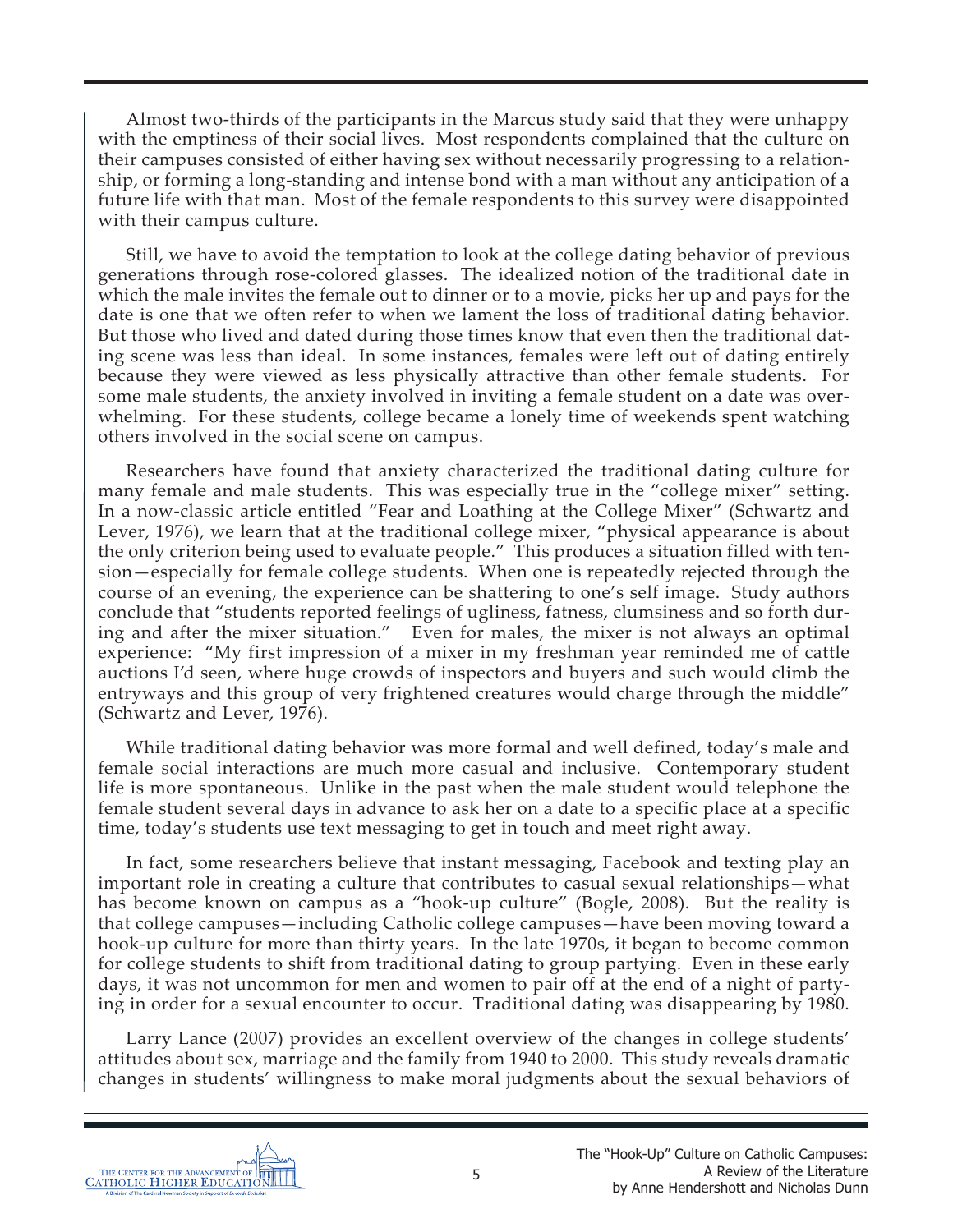other college students—reflecting the growing cultural relativism in the greater society. When this type of casual sexual behavior was "defined down," the rate of such behaviors began to rise because it then became the "new normal."

Whatever the origins, the reality is that hooking up has become the dominant script for forming sexual and romantic relationships on Catholic and secular campuses. And, although the term hooking up is ambiguous in meaning, students generally use the phrase to refer to a physical encounter between two people who are largely unfamiliar with one another or otherwise briefly acquainted (Burdette, Ellison, Hill and Glenn, 2009; Glenn and Marquardt, 2001; Paul, McManus and Hayes, 2000). Most importantly, hook-ups carry no anticipation of a future relationship (Bogle, 2008; England, Shafer, and Fogarty, 2007).

Studies of the extent of the hook-up culture on campus can be divided into categories by the methods used in collecting data. Some of the richest data is derived from qualitative studies like those done by Kathleen Bogle and Donna Freitas. Although Freitas supplemented her interviews with survey data, most of the qualitative studies draw from in-depth interviews with a small, non-representative sample of students. This source of qualitative data provide us with a deeper understanding of the meaning of the hook-up, but the anecdotal nature of the studies make generalization difficult. To address this, we have found a growing number of large-scale quantitative studies using representative samples of the hook-up campus culture by sociologists like Norval Glenn, Elizabeth Marquardt, Amy Burdette, Christopher Ellison, and Terrence Hill (2009). These new quantitative studies help increase reliability and add credibility to the qualitative work.

#### Does religion make a difference?

Studying the relationship between religion and casual sexual behavior is more complex than one might think. While there are several studies which attempt to measure the effects of religiosity on engaging in casual sexual behavior, most do not differentiate between students who simply state that they have an affiliation with a certain religious denomination, and those who actively participate in religious activity through Church attendance or bible study and adhere to Church teachings on social and moral issues.

The best studies are those which take a multi-dimensional look at religiosity. This approach was identified more than fifty years ago by Glock (1962). These dimensions include experiential (feeling or emotional), ritualistic (participating in religious activities or attendance), ideological (beliefs), intellectual (knowledge), and consequential (effects in the secular world).

In addition to Catholicism, nearly all world religions encourage adherents to conform to their teachings on sexual behavior. Religious teachings on sexuality must be presented clearly to the faithful by the faithful. If those who are engaged in teaching about the religion are not fully committed to the truth of what they are teaching, those receiving that instruction will likely not find it to be true either. Only to the degree that moral teaching is expressed by the attitudes and actions of Catholics themselves can it make a difference in the lives of those Catholics. If students actually want to challenge the secular culture, students and their campus leaders have to have a firm knowledge of, and commitment to Catholic teachings on social and moral behaviors.

For this reason, the studies which simply look at religious denomination as a predictor of hooking-up behavior cannot be viewed as sufficient. A multi-dimensional view of reli-

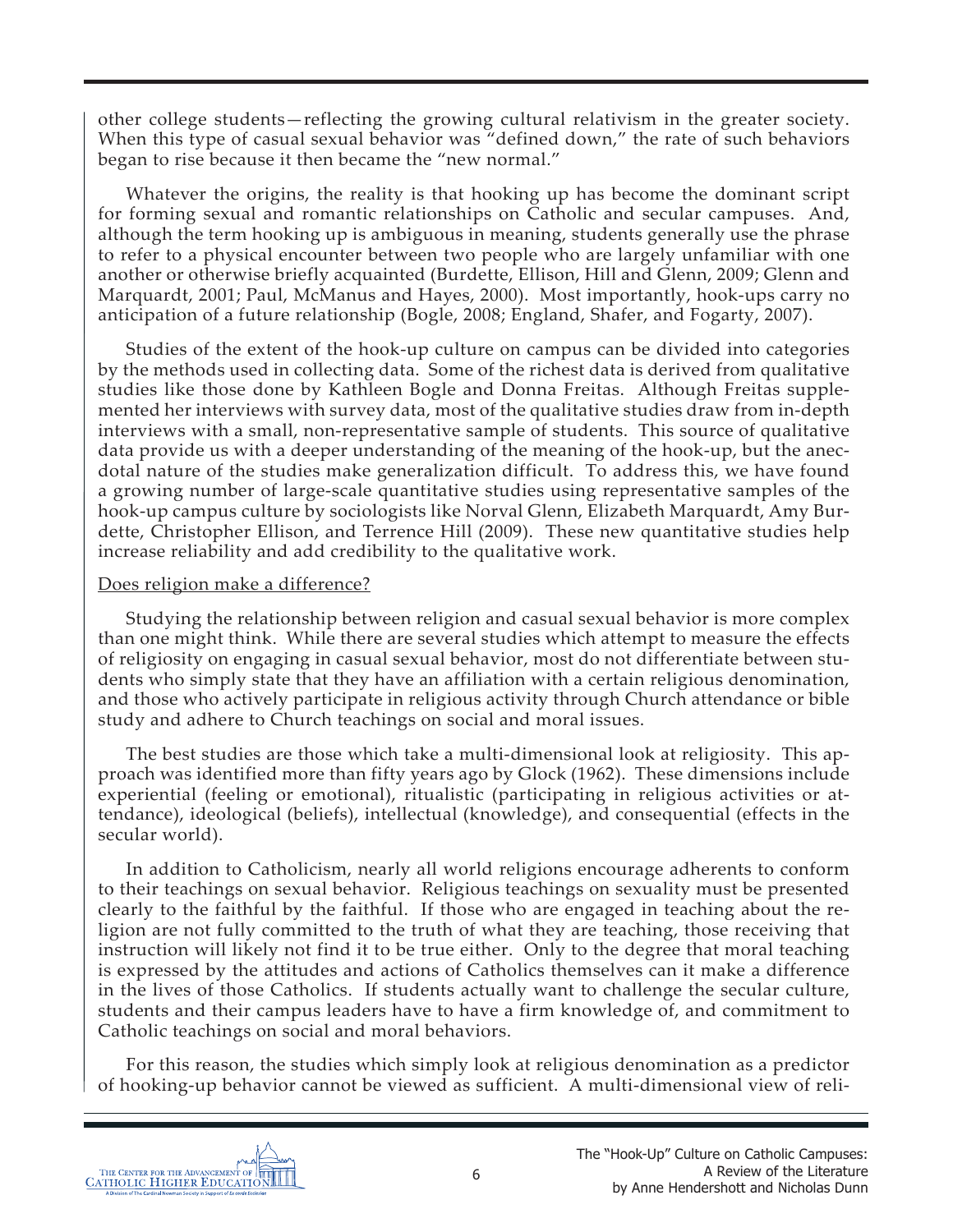giosity which includes beliefs, knowledge, participation and emotion of college students is certainly the better way to look at the effects of religion on this type of sexual behavior.

An excellent example of a multi-dimensional approach to studying the relationship between religion and sexuality is the study by Penhollow, Young and Denny (2005), which demonstrated that for both female and male college students, those who reported infrequent worship attendance and weak religious feelings were more likely to report participating in non-marital sexual behaviors. Although the study did not specifically study "hooking-up behavior," they found that the strength of religious conviction and participation in religious activities are more important than religious denomination or affiliation in predicting whether or not an individual engages in non-marital sex.

Follow-up studies by Penhollow, Young and Bailey (2005, 2007) looked specifically at the relationship between hooking-up behavior and two measures of religiosity: church attendance and religious feeling. Findings revealed that for both females and males, church attendance was negatively related to some forms of hooking-up behaviors (the more frequent the church attendance, the less frequent the hooking-up behavior), but religious feeling was only significant in reducing hooking-up behavior for males. For females, the emotional attachment to religion had little impact on their decision to participate in hooking-up behaviors.

One important consideration offered by Penhollow, Young and Denny (2005) is that in doing research on the correlates of participating in the hook-up culture, it is possible that just as religiosity has an effect on hooking-up behavior, the converse may be true; it is just as likely that "sexual experiences influence religiosity" (Penhollow et al, 2005:81).

For evidence of the likelihood that engaging in casual sexual experiences affects the commitment to participating in one's religious behavior, it is helpful to recall classic research published in the *Journal of Marriage and the Family* by Thornton and Camburn (1989). This study indicated that those individuals who engage in premarital sex actually "become" less religiously involved. It is possible that those students who engage in short term acts of sexual behavior (the hook-up) also decrease religious involvement. This should come as no surprise to most faithful Catholics who have been taught about the ways in which immoral behavior can lead to additional forms of immorality and eventually a turning away from God and the sacraments.

Looking specifically at those who identify themselves as "Catholic," Elizabeth Stoddard (1996) surveyed 235 never-married heterosexual college students enrolled at a west coast independent university and found significant differences in the sexual behavior of students of differing religious orientation. Stoddard's study differed from the others because she looked closely at "religious orientation" (categorized as intrinsic, indiscriminately proreligious and non-religious). Intrinsic students were those who indicated clearly that they "belonged" to a specific denomination. She found that most intrinsic students were significantly less likely to participate in premarital sexual intercourse—except for Roman Catholics. For the Catholic students in the Stoddard study, affiliation with the Catholic Church made no difference in reducing the rate of engaging in premarital sexual behavior.

Yet, when church attendance is factored into the equation of religiosity and sexual behavior, we most often find that church attendance has a significant effect on decreasing the likelihood of engaging in hooking-up behavior. Susan Harris Eaves (2007) found that reli-

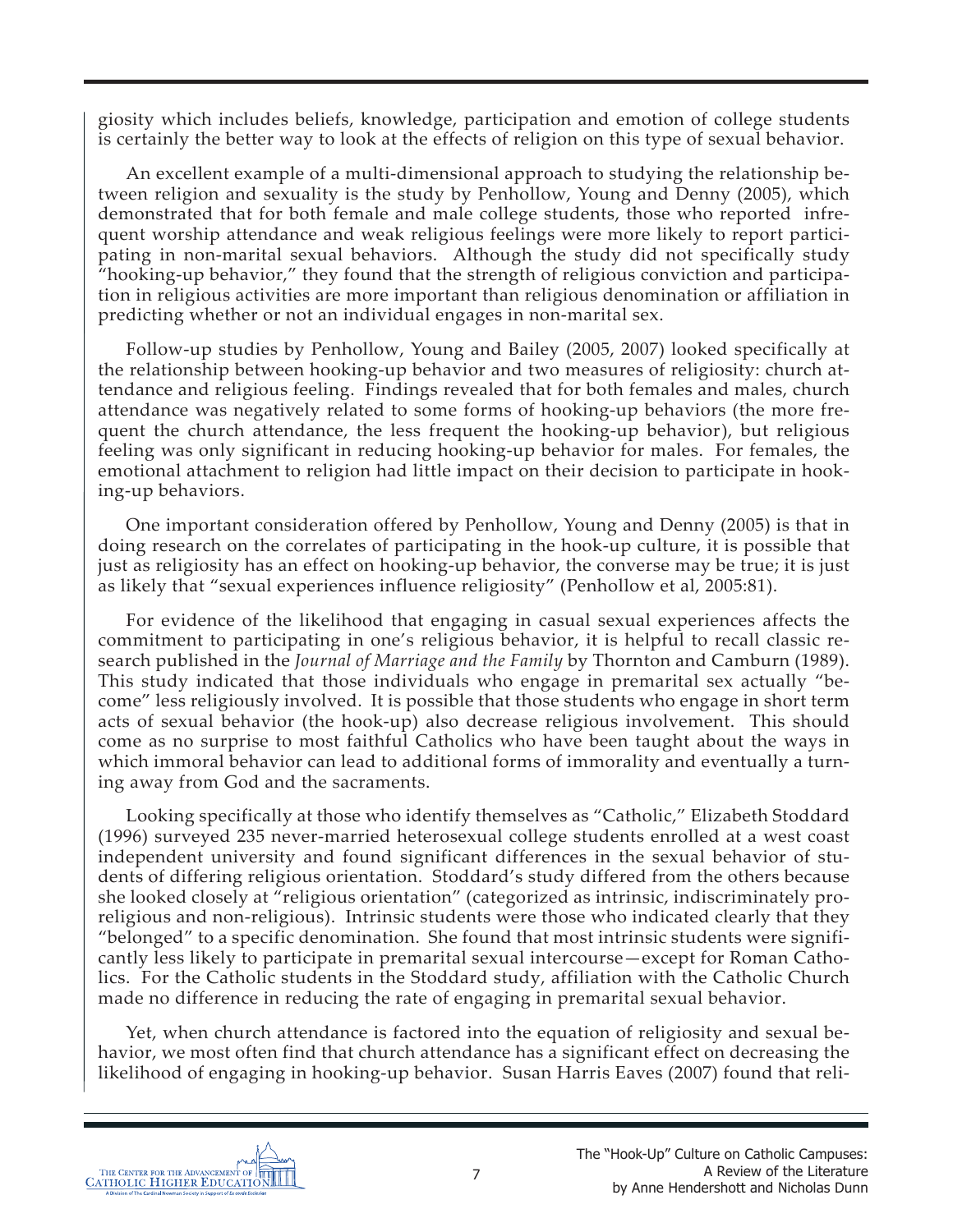gious affiliation and church attendance had a negative effect on first intercourse, number of sexual intercourse partners, number of oral sex partners and number of one-night stands.

This study joins a growing list of studies that indicate that it is "attendance," and not belief or affiliation, that has the dampening effect on the decision to engage in casual sex. Most studies find a negative relationship between religiosity and sexual activity—the higher the religiosity, the lower the sexual activity. For example, in her dissertation, Peggy Sue Sadeghin (1989) surveyed 483 college undergraduates and found that the more religious students were much less likely to engage in sexual behavior. In contrast, Jacynth Fennell (2000) looked at the relationship between religious beliefs and found "non-significant differences between those who had sex and those who did not." This indicates that religious beliefs, in and of themselves, had no effect on the decision to participate in premarital sex.

A major quantitative study which employs a multidimensional measure of religion to explore the relationship between religion and hooking-up behavior was recently published in the *Journal for the Scientific Study of Religion* by Burdette, Ellison, Hill, and Glenn (2009). For this survey, a national sample of 1,000 college women participated in a telephone interview designed to examine the dating and courtship attitudes and values of contemporary college women.

To measure "hooking-up behavior," respondents were asked: "Now, some people say that a hook-up is when a girl and a guy get together for a physical encounter and do not necessarily expect anything further. Since you have been at school have you experienced a hook-up?" Approximately 38 percent of the respondents indicated that they had engaged in a "hook-up."

To measure religious denomination, the Burdette team used six groupings including: Catholic, conservative Protestant, mainline Protestant, other Christian, other religious faith, and non-affiliated. In addition to these religious affiliation variables, respondents were also asked about the frequency of church attendance, and were queried about their subjective religiousness ("How religious do you consider yourself to be?") Beyond these individual religion variables, the researchers classified colleges and universities each respondent attended according to their institutional affiliation. In order to be classified, the school had to display a religious mission statement and advertise religion in their promotional materials; the school also had to sponsor religious activities and /or employ religiously affiliated faculty and staff. It was not enough that the school have a historic affiliation with a certain faith. Rather, the school had to have "an active and apparent religious presence on campus."

The Burdette study is important to Catholic educators because of these religious affiliation variables, but critics have noted the study's limitations. Of the 1,000 college women surveyed, only 31 percent were Catholic and only six percent attended Catholic colleges. In sum, only 39 Catholic women attending Catholic colleges were interviewed, though there are tens of thousands of Catholic women attending college in the United States. Only 16 Catholic colleges were represented. Thus, while the study's findings are important, it is clear that further research is needed in this area.

In the data it had available, the Burdette team found important religious differentials in hooking-up behavior. While holding a conservative Protestant affiliation reduced the odds of hooking up, holding a Catholic affiliation increased the odds of hooking up. Indeed,

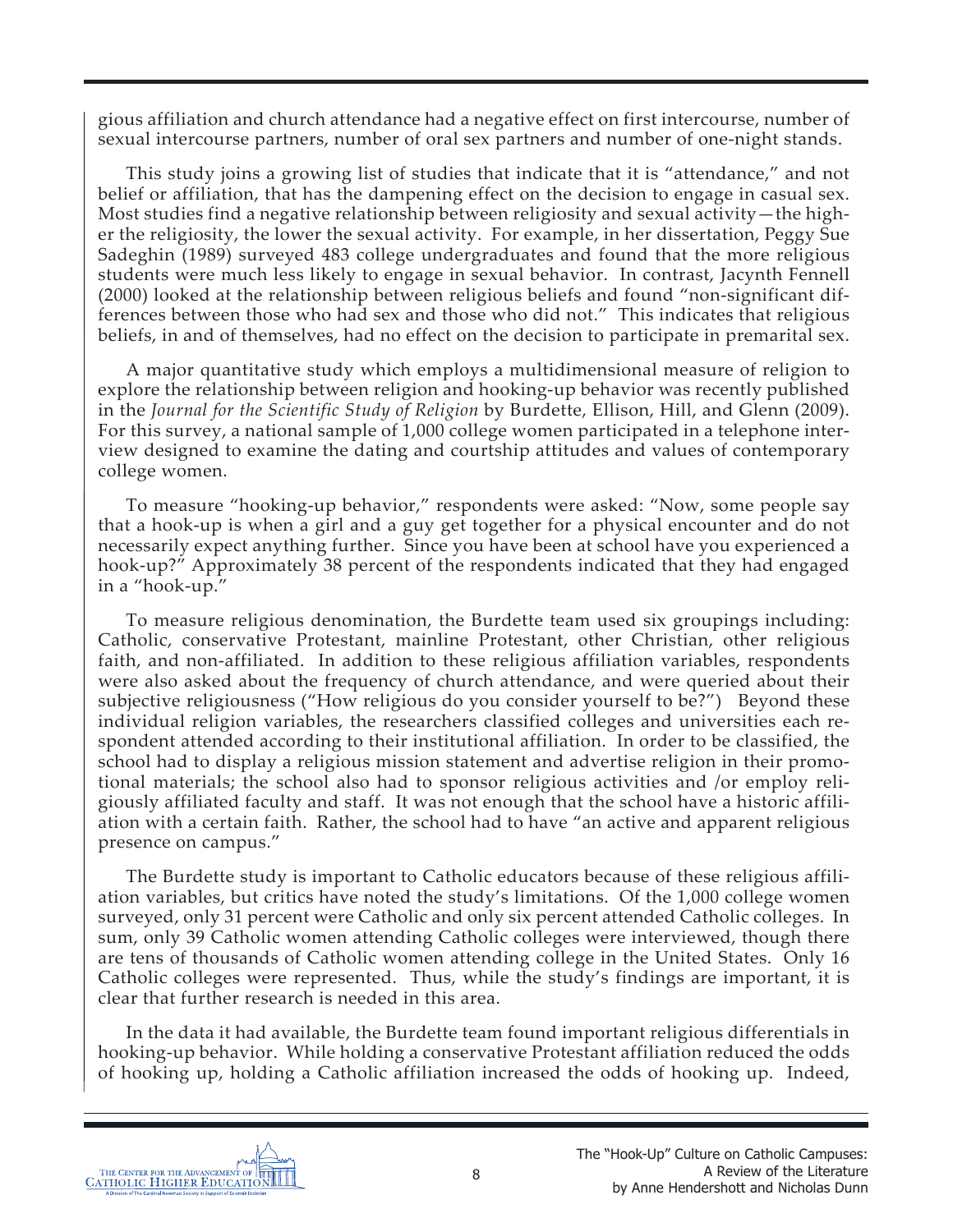students who identified themselves as Catholics displayed roughly a 72 percent increase in the odds of hooking up compared to those women with no religious affiliation.

Yet, for all respondents—including Catholics and Protestants—religious involvement reduced the odds of hooking up at college, and this pattern was driven by religious service attendance rather than religious affiliation or subjective religiousness. The authors suggest that "co-religionist networks may be particularly important during the college years, when individuals have increased dating and sexual opportunities, yet little or no supervision. Further, religious service attendance may be a greater predictor of religious commitment once an individual has left home, given that church attendance is not always voluntary for adolescents."

The authors surmise that "being Catholic," in and of itself, yields few protective effects from engaging in casual sexual behavior, and, in fact, that Catholic women are actually more likely than their unaffiliated counterparts to have hooked up. Still, only 24 percent of Catholic women who attended church on a weekly basis reported having hooked up compared to 38 percent of their nonreligious counterparts. In contrast, 50 percent of Catholic women who reported infrequent church attendance and low levels of subjective religiousness hooked up at college compared to 38 percent of those with no religious affiliation.

#### Immoral communities

Kathleen Bogle, author of *Hooking Up: Sex, Dating and Relationships on Campus* (2008), found "no differences" between the hooking-up behavior of students at a large state university and the same behavior on a Roman Catholic campus. She found that while some of the students she interviewed believed that there were more anonymous hook-up encounters at the state university due to the larger size of the student population, most of the Catholic college students she interviewed did not believe that the religious affiliation of their university affected hooking up in any way. In fact, "most of them believed the religious connection did not make any difference."

But the study by Burdette, Ellison, Hill and Glenn (2007) points to a more serious problem on Catholic campuses. The survey indicated that "women attending colleges and universities affiliated with the Catholic Church are almost four times as likely to have participated in hooking up compared with women at secular schools." Attending a conservative Protestant college was not associated with having engaged in hooking-up behavior. Although the small sample of Catholic college students suggests the need for further verification, the results are troubling.

Unlike students on evangelical or conservative Protestant campuses, students on Catholic campuses do not constitute what the authors identify as a "moral community." When Catholic students enter college, it appears that they do not enter with the same level of religious commitment or knowledge of their faith as their Protestant counterparts. The Catholic women in the study report significantly lower levels of subjective religiousness than both conservative and mainline Protestant respondents. Thus, on Catholic campuses, with large numbers of Catholic students, the authors conclude that "it may be that university investments in religious instruction and education are too little too late for some students."

Without a foundation of religious socialization during childhood and early adolescence, religious messages may be poorly received. As a result, while the Catholic universities may contain a majority of students affiliated with the Catholic Church, the authors of the study

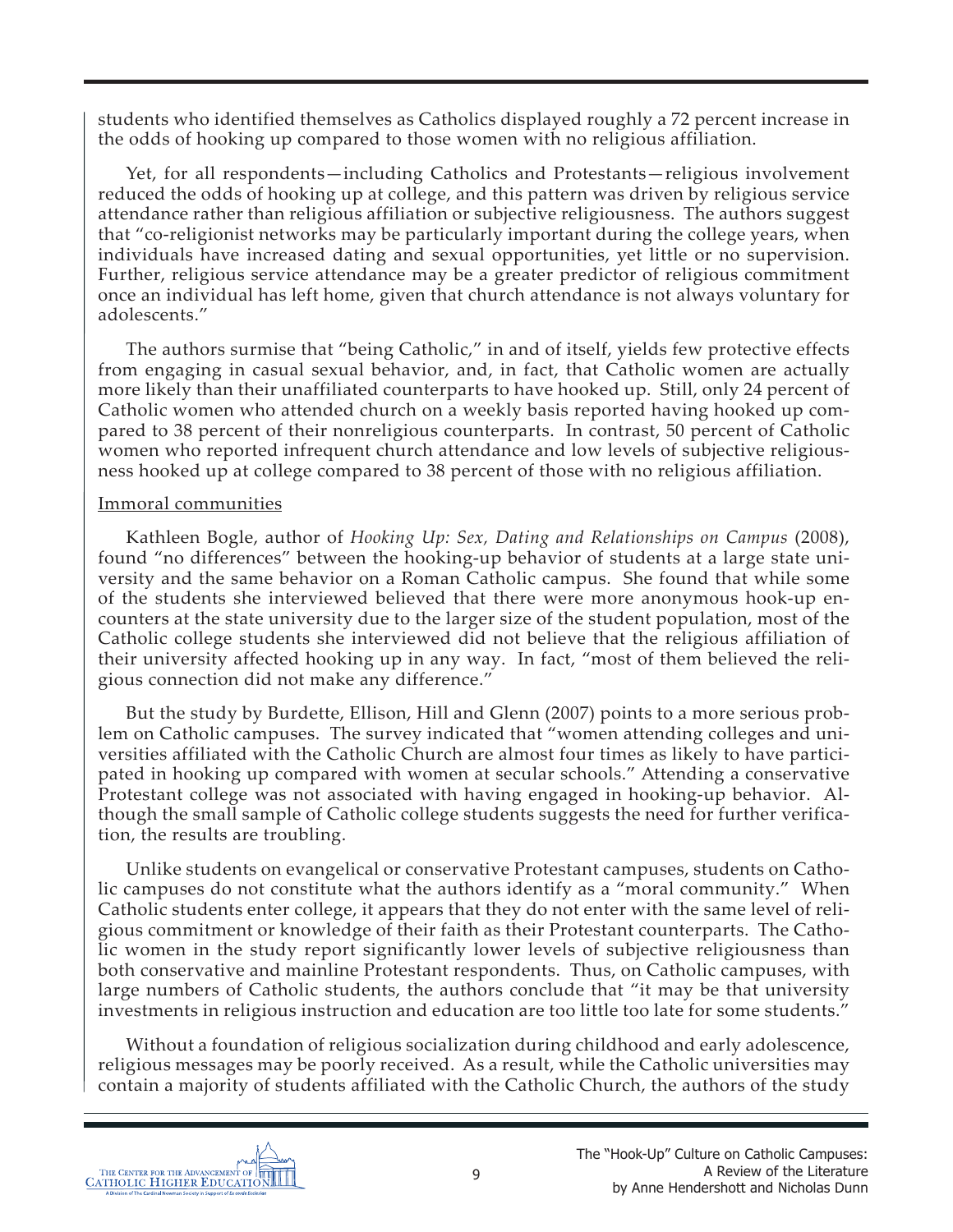conclude that these young adults may not "ratify religious principles in the social environment," a critical component of what these authors identify as the moral communities thesis. For instance, in an entry titled *Sex and the Catholic Campus* posted on www.bustedhalo.com, Fordham student Julia Tier reflects on how the Catholic faith is just "not relevant" for those living on a Catholic campus.

In their 2005 book *Soul Searching*, Christian Smith and Melinda Denton argue that current Catholic college students no longer arrive on campus with the kind of religious socialization that used to take place within Catholic elementary and high schools. They write that today's "Catholic schools have grown into college prep academies with competitive admissions standards and hefty tuition rates, serving the more privileged of their communities, whether Catholic or not, and more dedicated by demand of parents to getting their students admitted to prestigious colleges than to teaching them about the Trinity, sin, the Virgin Mary, the atonement and faithful Christian living." Many Catholic students seem to arrive on Catholic college campuses with little idea about what the Church teaches about sexual morality. Smith and Denton maintain that "most Catholic teenagers now pass through a Church system that has not fully come to terms with its own institutional deficit and structural vacuum with regard to providing substantial distinctive Catholic socialization, education and pastoral ministry for its teenagers."

This poor socialization for Catholic teenagers is often continued when they arrive on Catholic campuses and may be confronted with theology professors who are committed to providing a critical perspective of the Catholic faith rather than instruction on what the faith teaches. Students on these Catholic campuses may learn to critique their religion before they even learn what the Catholic Church actually teaches.

For this reason, some researchers like Burdette, Ellison, Hill and Glenn (2007:546) point out that "Catholic universities in particular may face an uphill battle in attempting to create moral communities." They cite research by Regnerus (2003) which demonstrates that for a sustainable moral community to emerge, there must not only be a critical mass of adherents, there must also be an actively religious majority that reinforces specific religious principles in the general social environment. As a result, religion becomes a group property, rather than just a matter of individual preference.

Church-attending Protestants tend to enter college with higher levels of religious commitment than their Catholic counterparts and are less likely to reduce their commitment during young adulthood. In her study of the hook-up culture, Donna Freitas, the author of *Sex and the Soul: Juggling Sexuality, Spirituality, Romance, and Religion on America's College Campuses,* found that the one type of college that stood out from the trend toward "hooking up" was the evangelical Christian college.

To understand the hook-up culture, Freitas collected responses from students at seven colleges and universities—a mix of public, private, evangelical and Catholic institutions. She found that for students at evangelical colleges, unlike students at Catholic colleges, religion is the center of everything, from campus life to student identity. She writes, "At all the other campuses it is really hard for students to see sex and religion in relation to each other." Freitas found that at the evangelical colleges, there was not a hook-up culture that pressured students. Rather, it was a "purity" culture that encouraged chastity and marriage, a culture of shared morality that exists on the evangelical college campus.

While this may be true for evangelical colleges, this still does not explain why female

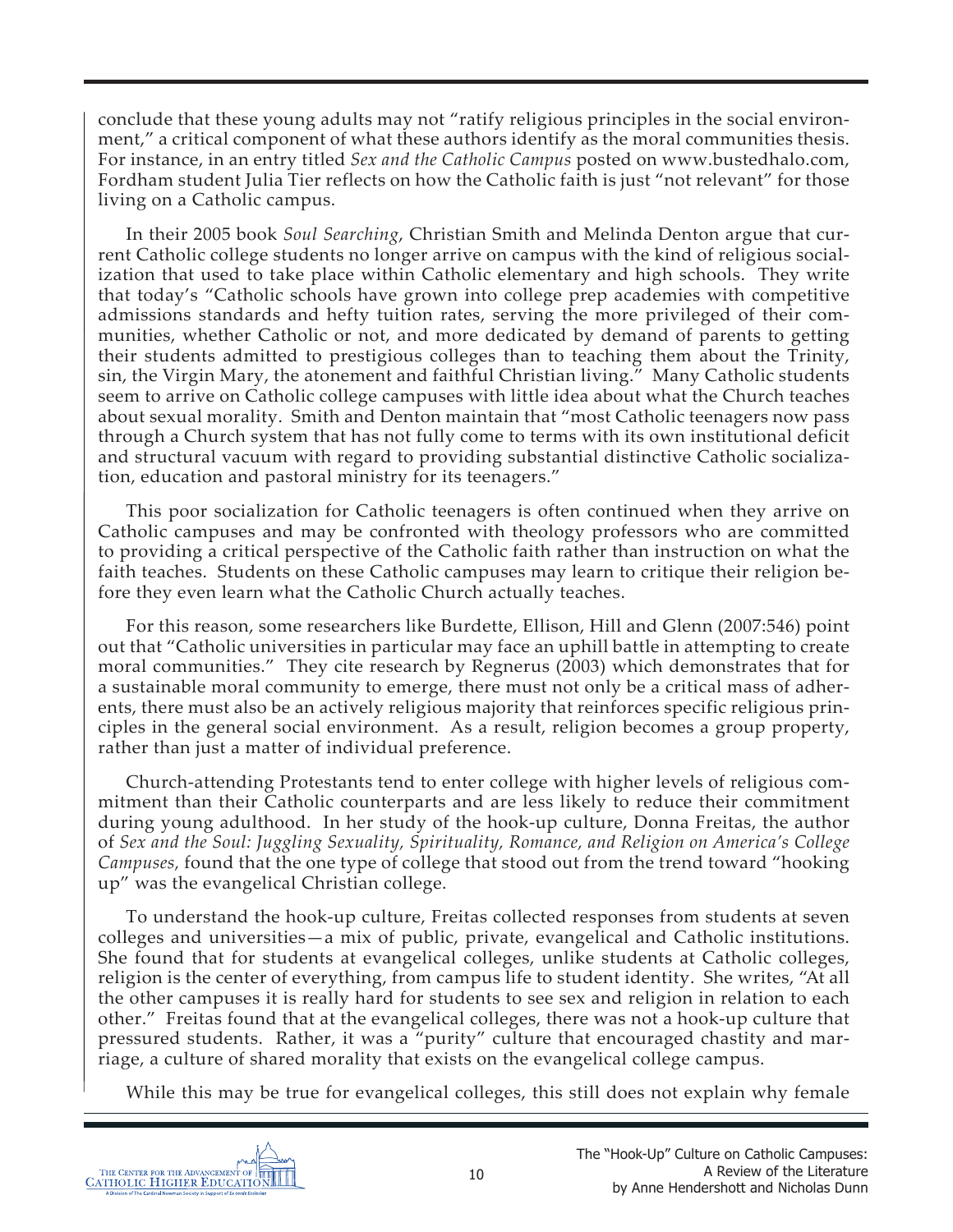Catholic college students enrolled on Catholic campuses are more likely to hook up—even more likely than those on secular campuses. Some researchers suggest that a hook-up culture can emerge when females outnumber males on campus (Rhoads, Webber and Van-Vleet, 2010). Many Catholic campuses have far greater numbers of female students than males, and some researchers suggest that women are competing for men on these campuses. The anthropologist Elizabeth Cashdan found that where there are more men than women, women usually set the ground rules; where there are more women than men, men get to set the ground rules. At most Catholic colleges, more than 50 percent of the undergraduates are women and they may feel pressured to compete sexually for men. But the reality remains that similar gender disparities exist on evangelical Christian campuses where females outnumber males by significant percentages.

In an attempt to explain the differences in the rate of hooking-up behavior for Catholic college students, Burdette, Ellison, Hill and Glenn (2007:547) suggest that selection effects may be operating. By this they mean that some parents may encourage their daughters to attend Catholic colleges because "they perceive their child's dating behavior to be problematic. Parents who view their daughters as bad girls may send them to religious schools in hopes of constraining dating behaviors." This could help explain the variation in females engaging in "hooking up" on Catholic campuses. But further analysis by these researchers did not support possible selection effects. They did not find that female Catholic college students differed dramatically from those entering secular colleges, so the researchers dismissed selection factors as the answer to the differences in rates of hooking up.

Instead, Burdette, Ellison, Hill and Glenn (2007) suggest that the more likely reason that women at Catholic colleges and universities are more likely to hook up compared to their counterparts at secular schools can be attributed to the fact that in comparison with other colleges—including secular colleges—the policies surrounding alcohol and dorm visitation are more permissive at Catholic colleges than elsewhere. Also, compared to secular colleges, Catholic schools bring together men and women who have much in common not only religiously but socially as well. And unlike their Protestant counterparts, many Catholic students arrive on campus never having learned much about Church or Scriptural teachings on sexual morality.

These contributing factors at Catholic colleges have led Burdette, Ellison, Hill and Glenn (2007:546) to conclude: "Quite unintentionally, the combination of these three factors may create an environment that is conducive to casual physical encounters." Additional research on the culture that has emerged on Catholic campuses, published by Donna Freitas in *Sex and the Soul,* supports many of their conclusions.

Freitas' book reveals that there is a culture of "openness" about the sexual behavior of other students: "One young woman told me that at her Catholic school, by the end of the second month in her first-year residence hall, students had developed a kind of catalog about who was experienced at what and who was not experienced at all… Several young women told me that once they lost their virginity, they felt as though they might as well continue. After all, once you've done it, what's the point of stopping?"

Freitas found that for a minority of students virginity was important and writes that when she was interviewing female students on one Catholic campus, students were about to enter into a lottery for on-campus apartments and residence hall rooms for the following year. A group of five women, all of whom were virgins, stood out among everyone else.

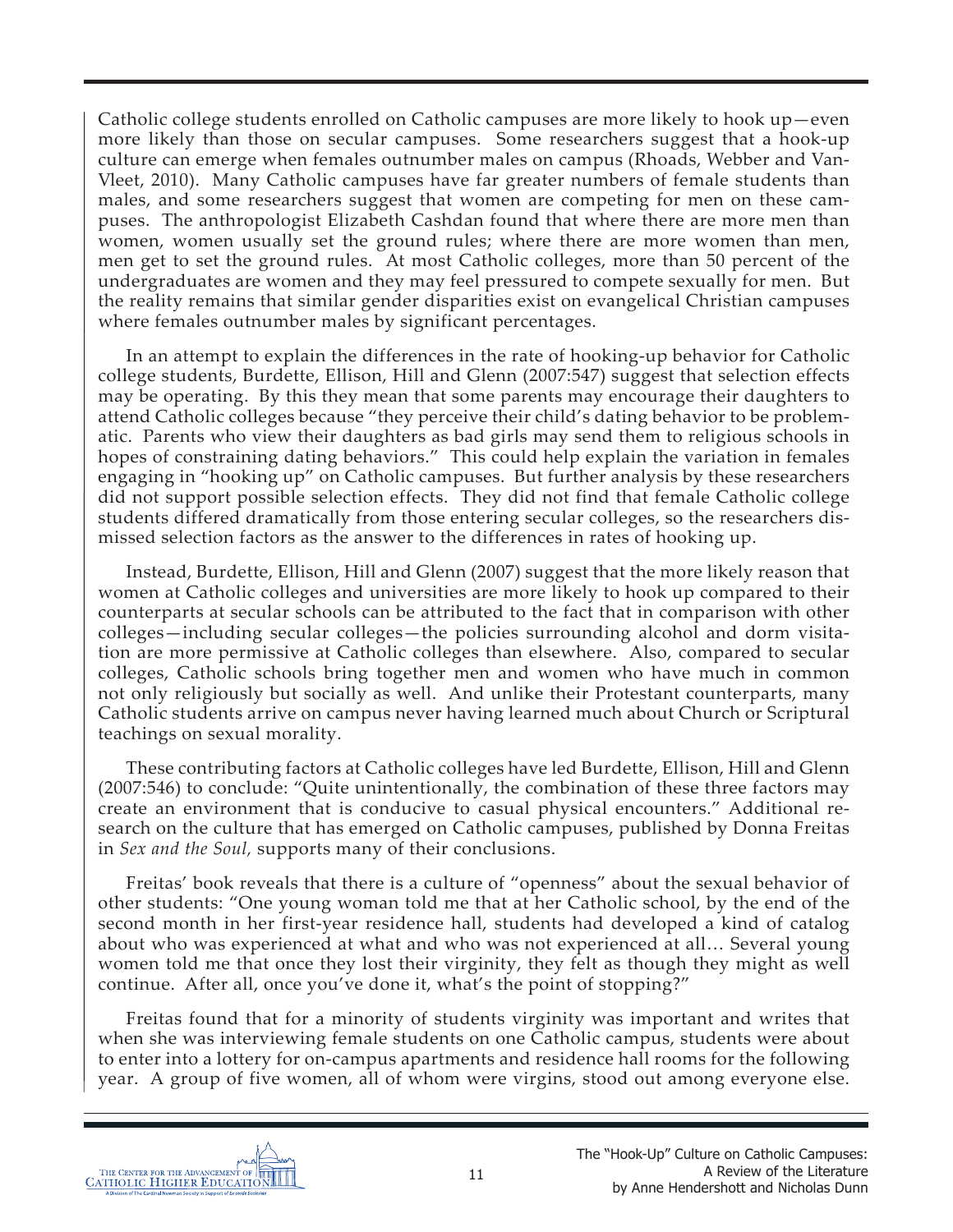They called themselves "Virgins 'R Us."

Although virginity was not the norm on many of the campuses she studied, Freitas did not find that there was a stigma associated with virginity: "The woman telling me the story is not a virgin herself, but she is quick to argue that virginity is a perfectly legitimate choice for some people." Another student on a Catholic campus told Freitas, "I have a friend in the hall who has been with her boyfriend for three years and she wants to wait for marriage, and I think that is an amazing decision. I think people really respect people that make that decision." Still, Freitas adds that this same student also talks about virginity not as a personal choice, but as a sign of feeling unwanted and of lacking in self-esteem. When a campus develops a "hook-up culture" those who are not part of that culture can easily feel like outsiders. This points to the real costs of the hook-up culture on both the institution and the individual.

# **Costs of a Hook-Up Campus Culture**

There are individual costs and institutional costs that accrue when a hook-up culture emerges on a Catholic campus. All students are affected because such a culture can permeate the entire campus.

To understand this culture it is helpful to review some of the interviews Freitas conducted with Catholic college students. These interviews reveal a culture of "theme parties" that have become a "campus tradition" on many campuses—including some Catholic campuses. These are parties or events where students dress up according to a particular set of stereotypes including: "pimps and ho's," "CEOs and office ho's," and "golf pros and tennis ho's." Freitas writes: "By their very design, most theme parties are about sex and power, with guys in the dominant position—the CEO and the sports pros—and girls acting the part of the sexually submissive, sexually suggestive, sexually available, and sexually willing ho's at their beck and call." While such activity surely does not involve most students, it can have an effect on the entire campus—even beyond those who are attending the parties.

A study published by Armstrong, Hamilton and Sweeney (2006), described a "party dorm" as having a "hedonistic culture." They came to this conclusion after holding sixteen group interviews and forty-two individual interviews with residents of what became known as a "party dorm" (because of the drinking and sexual behavior) and found that sexual assault was a "predictable outcome" of such a culture.

Such a culture can negatively affect relationships and friendships between students. There are several studies which describe the phenomenon known as "friends with benefits" on college campuses—including Catholic college campuses—or relationships that fit neither the traditional definition of a friendship nor a romantic relationship. The phenomenon of "friends with benefits" and the movement to casual sex most likely begins long before students enter college.

Drawing upon a sample of 125 students, Melissa Bisson (2004) found that 60 percent of the students polled have had this type of relationship. Although some respondents indicate that "sex can complicate a friendship by bringing forth desires for commitment," Bisson believes that these relationships can be desirable because they incorporate trust and

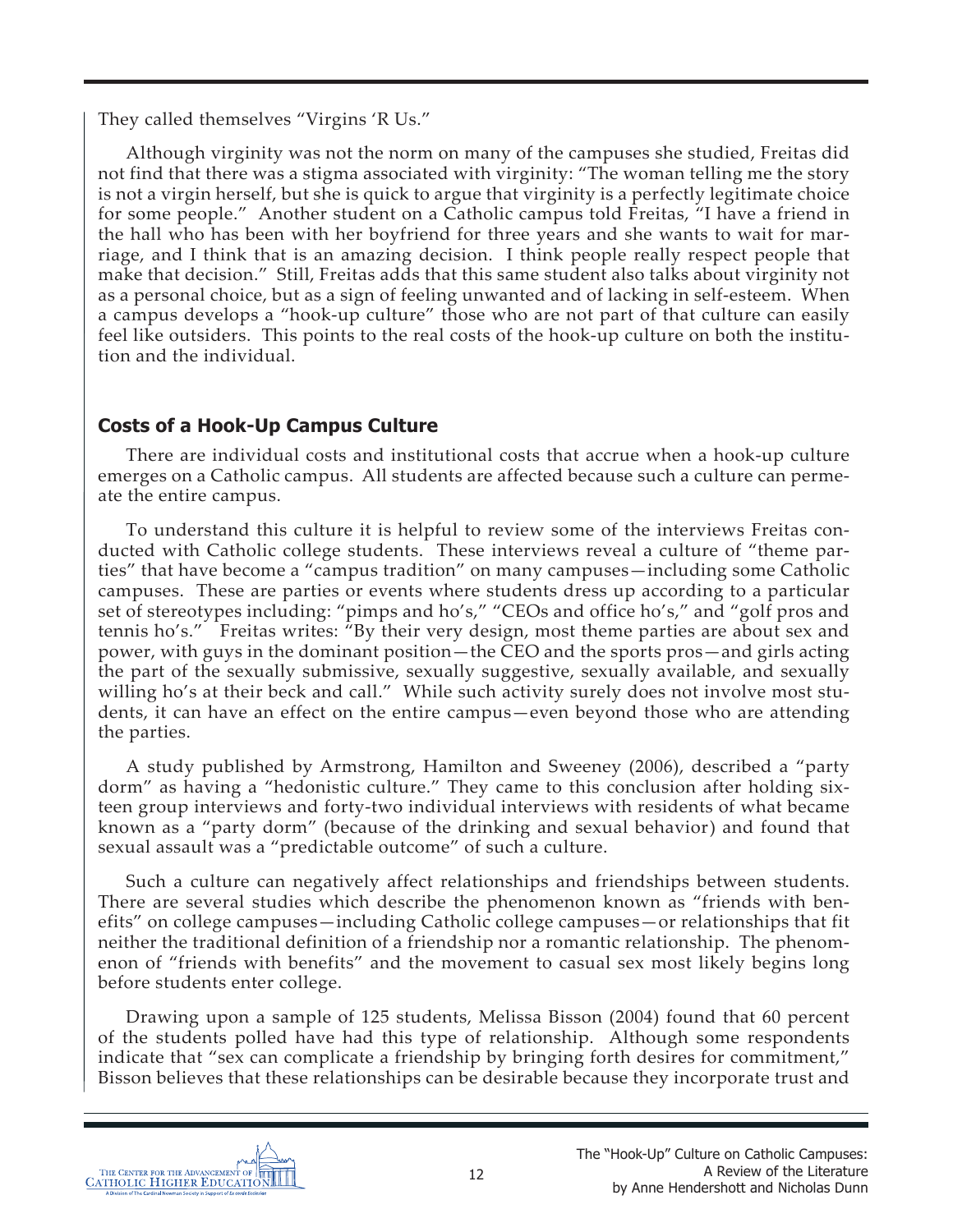comfort while avoiding romantic commitment.

In contrast, Feldman, Cauffman, Jensen and Arnett (2000) found that "friends with benefits" can lead to feelings of betrayal: "Because loyalty and trust are viewed as key requirements for relationships with friends as well as with romantic partners, acts of betrayal which violate the trust on which these relationships are based are viewed as serious transgressions."

When looking at the costs for the individual student, it is helpful to look closely at the large-scale quantitative studies. Nearly all of these studies suggest that women are at substantially more risk than men for feeling upset about the experience of engaging in casual sex. Glenn and Marquardt (2001) found that many women felt hurt after hooking up and confused about their future relations with the men with whom they hooked up with. Bisson and Levine found that it may be the combination of mismatched expectations and the lack of communication about the meaning of the encounter that leads to negative outcomes for some students. Research by Paul and Hayes (2002) found that for some of these relationships, it could be that the situations were unwanted or forced. When women feel pressured to engage in a casual sexual relationship, or if there is alcohol involved, there are more likely to be negative outcomes. One research team (Grello, 2006) found that students' feelings of regret after hooking up were related to more depressive symptoms.

These differential outcomes for female students is not surprising to evolutionary anthropologists like John Townsend whose research has led him to believe that many women go through an experimental stage when they try casual sex. Townsend also points out that women almost always end up rejecting it. For women, sexual intercourse produces feelings of "vulnerability" and of being used when they cannot get the desired emotional investment from their partners. In Townsend's studies, that occurs even among the most sexually liberated women. Despite their freethinking attitudes, their emotions make it impossible for them to enjoy casual sex (cited by Rhoads, Webber and VanVleet, 2010).

Several studies have documented the possible negative outcomes for both women and men involved in the hook-up culture. A survey of 832 college students' hooking-up experiences by Owen, Rhoades, Stanley and Fincham (2007) points to the problem inherent in attempting to determine psychological outcomes of hooking-up behavior. It is the problem of directionality—or trying to determine whether students who had low psychological well-being were more likely to engage in an activity that did not benefit their mental health, or if it was the encounter which contributed to lower psychological well-being. For example, it is likely that students who have a negative experience with hooking up may feel that they were not treated fairly by their partner after their encounter. Or, it may be that one partner, but not the other partner, did not see the encounter as consensual.

Owen, et al. (2007) also report that negative emotional reactions were tied to less general acceptance of hooking up itself. It may be that holding negative attitudes about hooking up and then doing so anyway creates dissonance that causes a negative emotional reaction; or it could be that having a negative experience results in less accepting attitudes about hooking up. This makes it difficult to make confident assertions that it is the hooking-up behavior that causes the negative emotional reactions.

Beyond psychological outcomes for individuals engaging in hooking-up behavior, it is important to look at the physical costs for individuals who engage in hooking-up behavior.

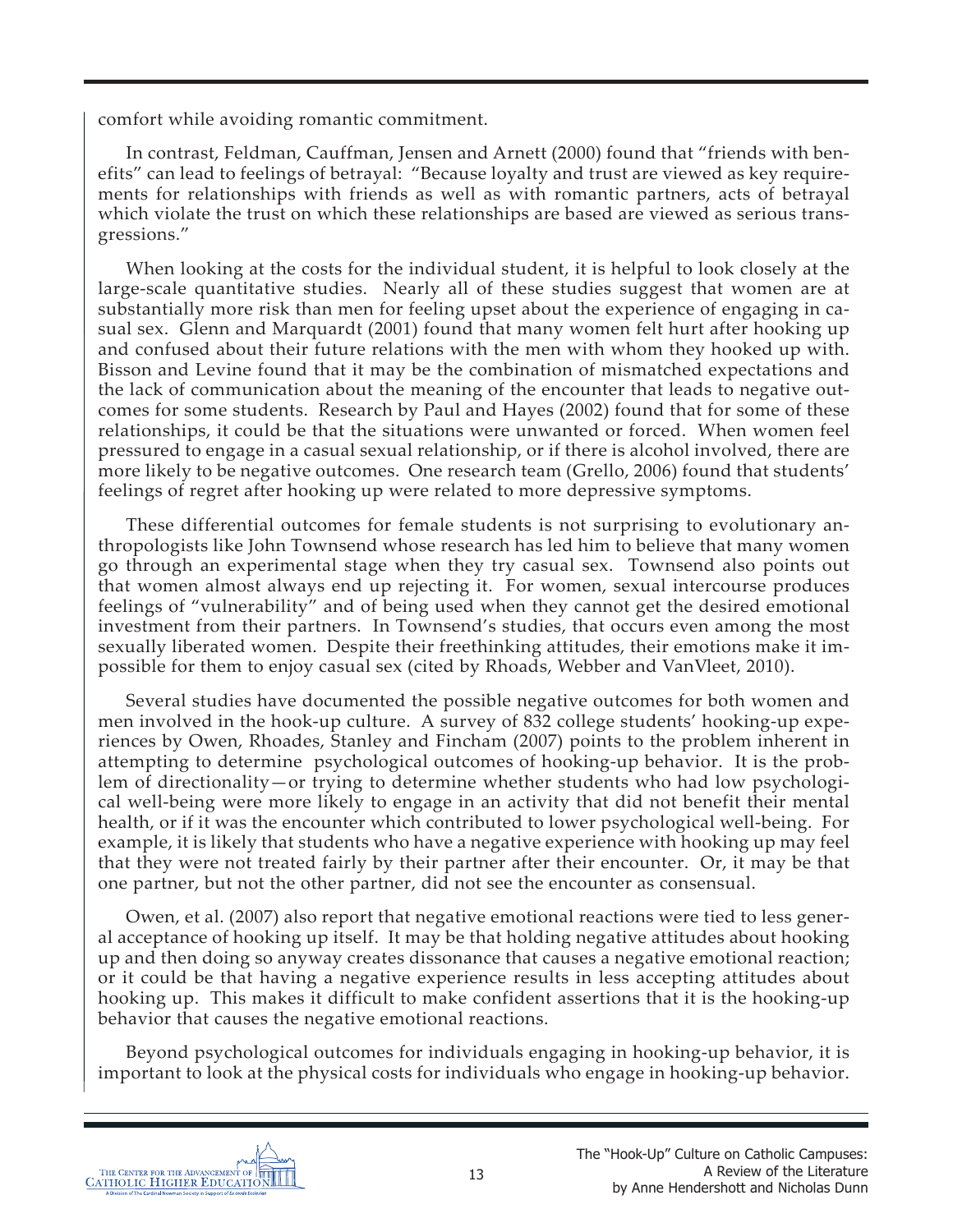There is a great deal of research on the individual outcomes of engaging in risky sexual behavior in terms of unplanned pregnancies and sexually transmitted diseases. There is also the perception that those who engage in this risky sexual behavior—especially women who engage in this behavior—are somehow "damaged" by their choice to do this. A major study of the sexual behavior of 71,860 college students by the American College Health Association revealed that a growing number of female college students are reporting having acquired sexually transmitted infections, diseases, or complications including the human papillomavirus, genital herpes, chlamydia, pelvic inflammatory disease, HIV and gonorrhea.

Kathleen Bogle's study points to the negative impact of this lifestyle for female students. She writes that women are far more likely than men to get a bad reputation for how they conduct themselves in the hookup culture. Women can get a bad reputation for many different things including how often they hook up, who they hook up with, how far they go sexually during a hook-up, and how they dress when they go out at night where hooking up may happen. Bogle points out that men who are very active in the hook-up culture may be called "players," while women are still viewed as "sluts" if they are perceived as having hooked up too often or with the wrong people.

This continued "double standard" is reflected in a memorable interview of a male college student published in *Sex and the Soul* by Donna Freitas. The student told Freitas about what he identified as "the dirty girls" on his campus, who are perceived by others (and himself) as having hooked up too much. This young man mentioned that after a while, no one wanted to hook up with these girls because they feared contracting a sexually transmitted disease. The data compiled by the American College Health Association reveals that this is a valid fear.

It is clear that there remain gender differences in perceptions of those who are engaged in the hook-up culture. Freitas and Bogle both introduce the concept of the "walk of shame," which refers to a female college student walking home the next morning after a hook-up encounter, wearing the same outfit she was wearing the evening prior. Given that students dress differently for "going out" than during the daytime for class, it is obvious to all when a student is doing the walk of shame. The fact that they even use the word "shame" is revealing. If all students accept hooking up as a way of campus life, and believe that everyone is doing it, then using the word shame cannot be understood. But students continue to be ambivalent about hooking up itself—and some are shameful.

Beyond the individual physical and psychological costs, there is evidence that the culture that has emerged on many Catholic campuses now carries spiritual costs. While we cannot attribute these spiritual costs directly to the hook-up culture, we can suggest that the degraded student culture can be related. A recent study done by researchers at Georgetown University (2010) tracking changes in the behavior and attitudes of college students during their years on Catholic campuses reveals that 31 percent of Catholic students enrolled in Catholic colleges and universities report that they have "moved away" from the pro-life teachings of the Catholic Church during their college years. Comparing Catholic students enrolled at Catholic institutions with Catholic students enrolled in private and public colleges and universities reveal that those enrolled in Catholic schools were less likely to move toward Catholic Church teachings on abortion than those enrolled in non-Catholic institutions. While 16 percent of Catholics enrolled in Catholic schools claim to have moved to a pro-life position, 17 percent of Catholic students enrolled in public col-

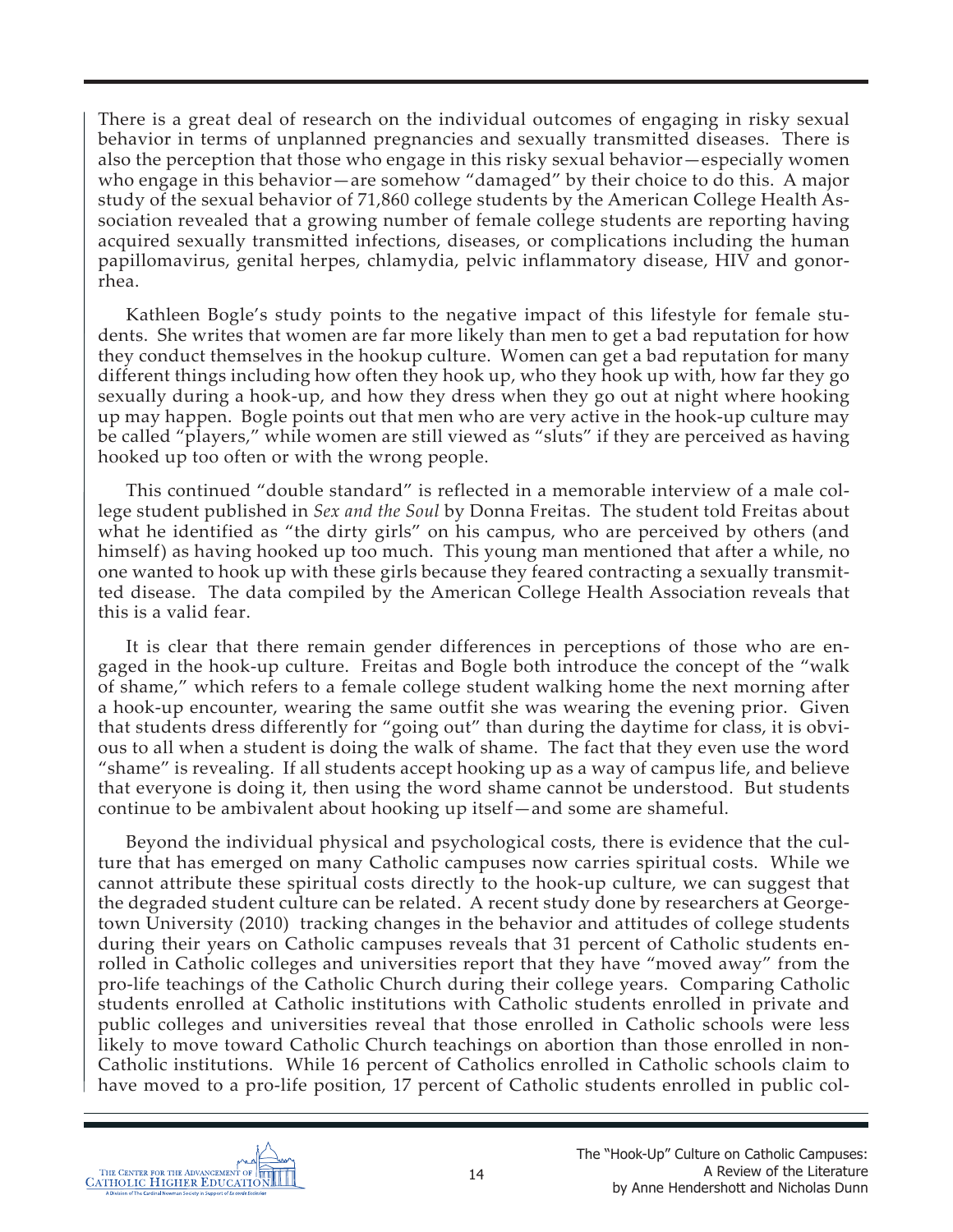leges and 18 percent of Catholic students enrolled in private non-sectarian colleges moved in the pro-life direction.

In addition to increased support for abortion, the Georgetown study revealed that 39 percent of Catholic students enrolled on Catholic campuses claim that they have moved further away from their Church's definition of marriage as a union of one woman and one man. On this issue, more Catholic students on Catholic campuses moved toward supporting gay marriage than those enrolled in private religious (non-Catholic) colleges, and showed just slightly less increased support for gay marriage than those enrolled in public colleges and private non-sectarian colleges.

Beyond Catholic college student support for gay marriage and abortion, the Georgetown data indicate that these students decrease their participation rates in religious activities such as Mass attendance and prayer. While we cannot claim that the hook-up culture contributes to a change in Church attendance and support for abortion and gay marriage, we can propose the likelihood that once a Catholic campus adopts a culture that is counter to Church teachings on sexual morality, support for all Church teachings declines.

# **Alcohol as a Correlate of Hook-Up Behavior**

One of the leading organizations addressing the effects of substance abuse is the National Center on Addiction and Substance Abuse (CASA) at Columbia University. Led by Joseph A. Califano, Jr., the former U.S. Secretary of Health, Education and Welfare, CASA convened a commission in the early 1990s to look into the substance abuse situation at America's colleges and universities. The commission issued two reports—*The Smoke-Free Campus* (1993) and *Rethinking Rites of Passage* (1994)—and was chaired by Reverend Edward Malloy, C.S.C., now President Emeritus of the University of Notre Dame, who also serves on the board of CASA. In 2002, CASA reconvened the commission and tasked it with determining what, if any, progress had been made. The commission produced a report titled *Wasting the Best and the Brightest: Substance Abuse at America's Colleges and Universities*, which reveals, among other things, a significant public health crisis on campuses throughout the country.

Califano summarized the report's findings: "The college culture of alcohol and other drug abuse is linked to poor student academic performance, depression, anxiety, risky sex, rape, suicide and accidental death, property damage, vandalism, fights and a host of medical problems." Teenage pregnancy, sexual assault and prostitution are also mentioned as results of substance abuse. For Catholics, this is not just a "public health" crisis, but also a moral and a spiritual crisis. Califano makes an important point: at Catholic colleges and universities, there is both an "added incentive" and a "special obligation" to confront the problems of substance abuse and casual sex. "Students…are made in God's image, with an inherent human dignity that should not be debased by excessive use of alcohol" (CASA, 2007)."

Sadly, the CASA study reveals that there is no reason to believe that Catholic institutions fare any better than other colleges and universities around the country. In 2005, New York City's Fordham University ranked first in self-reported campus alcohol violations, with 905 incidents—four times as many as the second-ranked New York University. At the College of the Holy Cross, a series of incidents arose out of the combination of alcohol and

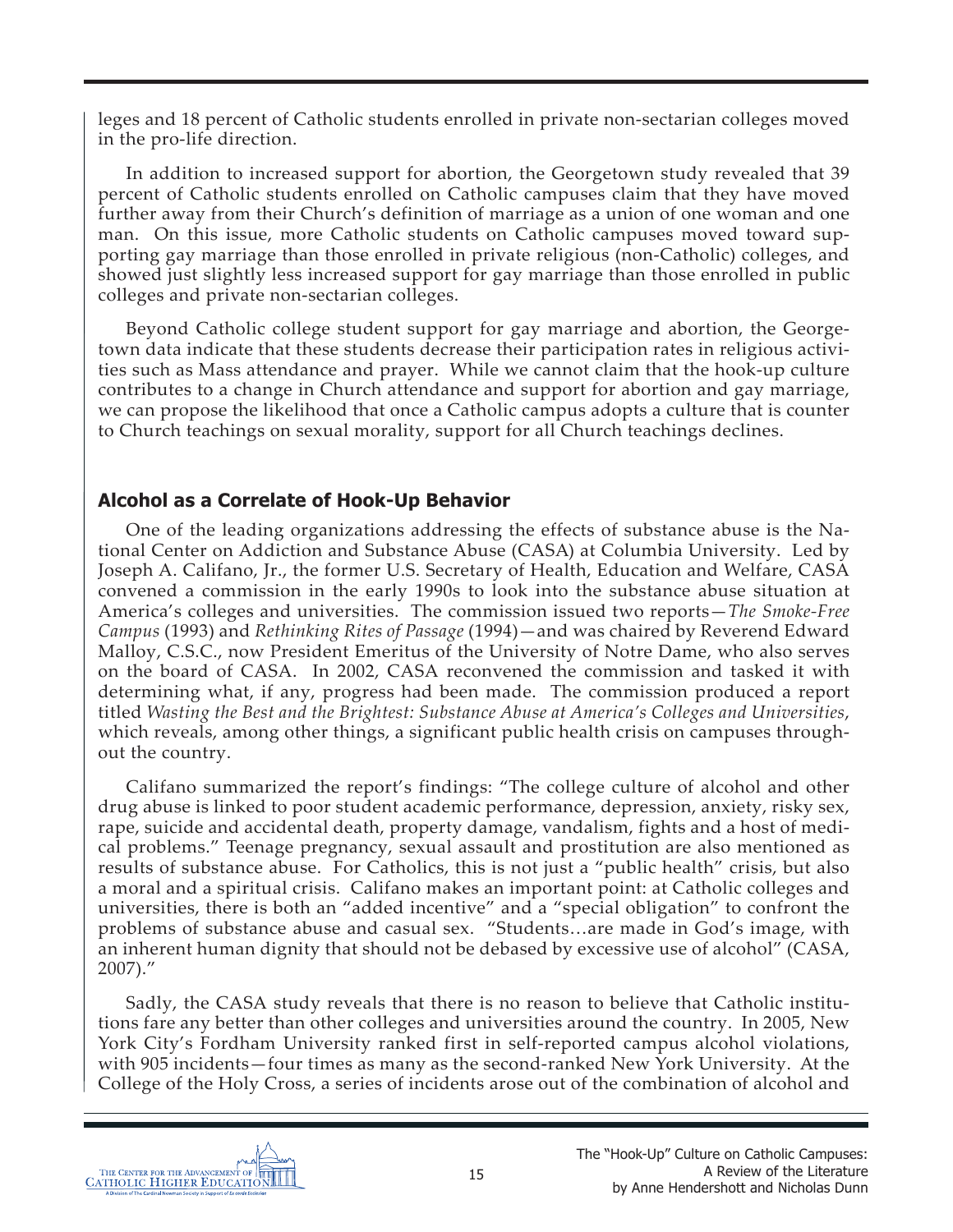sex: in 1996, a female student who was drinking heavily reported having been raped; in 1998, a car accident killed a drunk student; in 2000, a drunk student was killed by a train; and in 2002, a fight between two drunk students resulted in a death.

In 2010, 44 Notre Dame students were arrested for under-age drinking at an off-campus party. South Bend police responded to a call about a fight near a roadway and discovered the Notre Dame student party. Nate Montana, the son of former Notre Dame standout Joe Montana was among 11 Notre Dame athletes arrested among the 44 students on misdemeanor charges of underage drinking at a party.

CASA recommends a set of policies to colleges and universities in an effort both to prevent and reduce alcohol abuse on campus. First, policies should be clear, as should the consequences of violating them be. CASA advocates a ban on alcohol in dorms, in most common areas, at on-campus parties, and at sporting events. Both the faculty and staff, as well as students and their parents, should be educated on the problems of substance abuse. At Georgetown University, for instance, all freshmen are required to be educated about alcohol abuse. Further, the college should be diligent in monitoring the rates of consumption and target students who are at risk, providing them with the opportunity for treatment.

It is important to look at what factors influence students' decisions to drink. Most notably, it is living arrangements. Drinking varies depending on where a student lives. The Task Force encourages parents to inquire about campus alcohol policies when their high school student is trying to choose the right college. The parent should ask how the college enforces underage drinking prevention and what procedures are used to notify parents about consumption and abuse. Drinking rates tend to be the highest in fraternity and sorority housing, so the parent should see if alcohol-free dorms are available. Additionally, the number of alcohol-related injuries and deaths at the campus is an important statistic to find out. (For recent data describing the consequences of the emergence of a culture of alcohol and drugs on campus, see Appendix A.)

#### Dangerous liaisons

So what is the connection between the use of drugs and alcohol and student sexual behavior? Another CASA study, *Dangerous Liaisons: Substance Abuse and Sexual Behavior* (1999), revealed that teens who drink or use drugs are "much more likely to have sex, initiate it at younger ages…and have multiple partners." These students are more likely to contract sexually-transmitted diseases (STDs) or AIDS and experience unplanned pregnancies. The 1999 report analyzed data collected from interviews with over 34,000 teenagers and 100 experts in relevant fields.

The study also revealed that while 63 percent of teens who use alcohol and 70 percent of teens who are frequent drinkers have had sex, only 26 percent of those who have never drank have had sex. Further, the survey found that 23 percent of sexually active teens and young adults in America (about 5.6 million 15- to 24-year-olds) report having unprotected sex because they were drinking or using drugs at the time. Of these, 29 percent say that, due to alcohol and drug use, they did "more sexually then they had planned." Fifty percent said that people their age mix alcohol or drugs and sex "a lot," and 37 percent want more information about "how alcohol or drugs might affect decision about having sex."

In an attempt to discover whether alcohol consumption by college students leads to sexual behavior that would not have otherwise occurred, Meilman (1993) discovered that

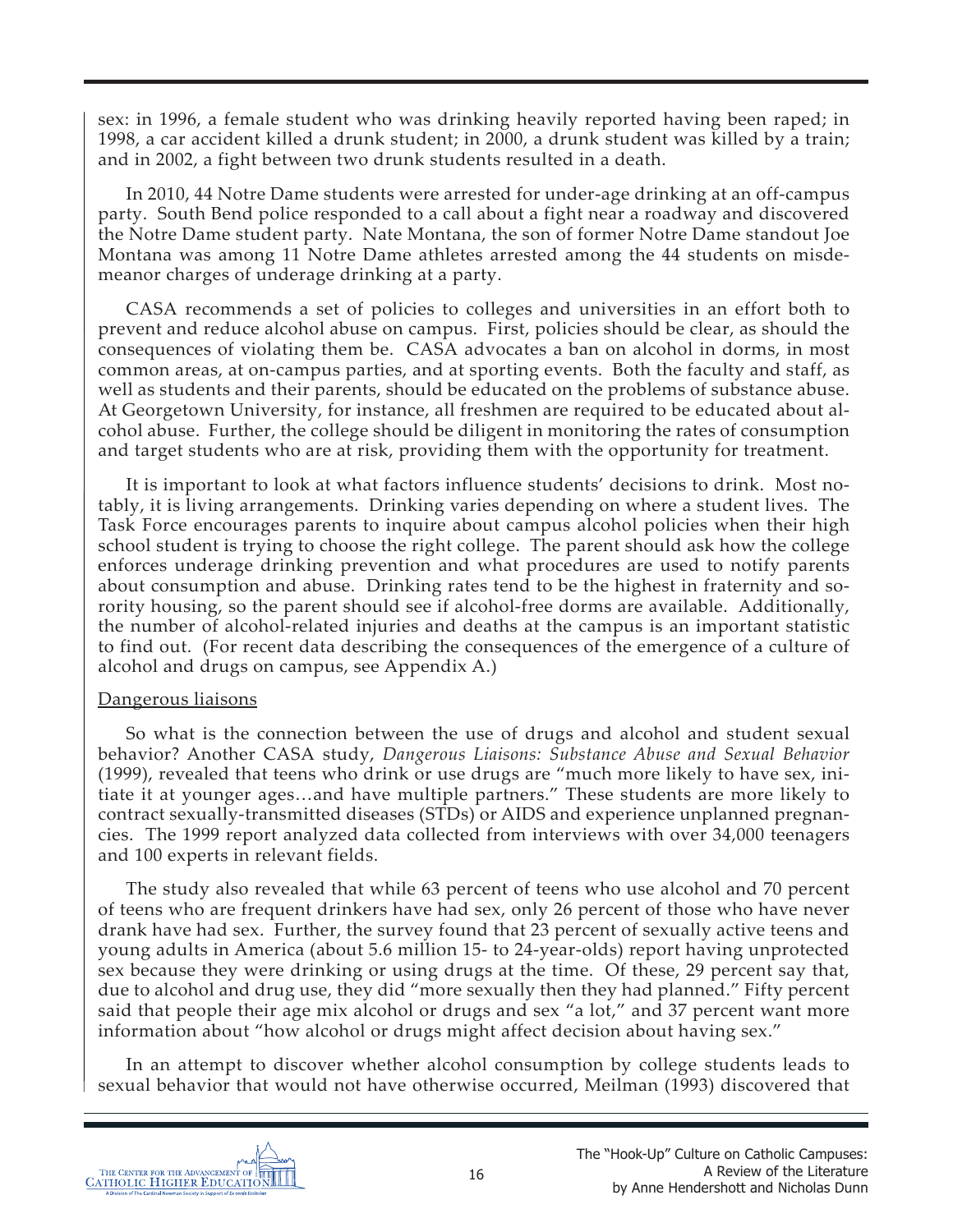of 439 randomly selected undergraduate students, 35 percent had participated in "alcoholinduced" sexual activity. For the half of these students who had intercourse, many admitted to having unprotected sex at least one time while under the influence of alcohol. In another study at the University of Virginia, the College of William and Mary and Dartmouth College, almost 40 percent of college students reported having engaged in sexual behavior "as a direct result" of consuming alcohol (Meilman et al., 1993).

Desiderato and Crawford (1995) point out that risky sex—unprotected sex and deceptiveness from partners—has led to an alarmingly high rate of STDs among young adults. In their study, 47 percent of participants did not use a condom, 19 percent had STDs at the time, and one-third of those with STDs admitted that they did not inform their partner of their infection. Many studies have noted the negative relationship between consuming alcohol and condom use (Leigh and Morrison, 1991; Donovan and McEwan, 1995). Many students—58 percent of males and 48 percent of females—consumed alcohol immediately before their first sexual experience (Clapper & Lipsitt, 1991).

In short, says Califano, "For parents and religious leaders who believe that sexual abstinence before marriage is a moral imperative, this report signals the particular importance of persuading teens not to drink alcohol or use illegal drugs." The urgency and duty can be extended to college administrators, especially those at Catholic colleges and universities.

### So help me God: The role of religion

A CASA white paper titled "So Help Me God: Substance Abuse, Religion and Spirituality" examines the link between religion and the prevention and treatment of substance abuse. The 2001 report observes a strong connection between one's religious practices and a lower risk of abusing drugs and alcohol. As part of the study, CASA surveyed administrators at seminaries and schools of theology, inquiring about their perceptions of the scope of the problem of substance abuse. CASA's research indicates that God, religion and spirituality are important factors in preventing and treating substance abuse, and that weekly church attendance significantly reduces the risk of drinking and drug use.

The data collected from teenagers is revealing. Teens who do not consider themselves religious are almost three times as likely to binge drink as teens who consider religion to be important. Teens who do not attend religious services weekly are twice as likely to drink than teens who do attend weekly religious services.

On the college campus, CASA discovered that students with no religious affiliation reported higher levels of drinking than those who identified as either Catholic or Protestant. But while religious activity lowers the risk of drinking among college students, the heaviest drinkers among college students are men, whites and Roman Catholics to whom religion is not important.

It is evident that when students have strong religious convictions and participate in religious activities, they consume less alcohol and therefore are less likely to engage in casual sex.

Most religions prohibit or restrict the use of substances, but there is a variation in strictness. Judaism and Christianity draw the concept of moderation from, among other passages of Scripture, this verse from Proverbs: "Do not join those who drink too much wine or gorge themselves on meat" (23:20). Historically, the Catholic Church has not required

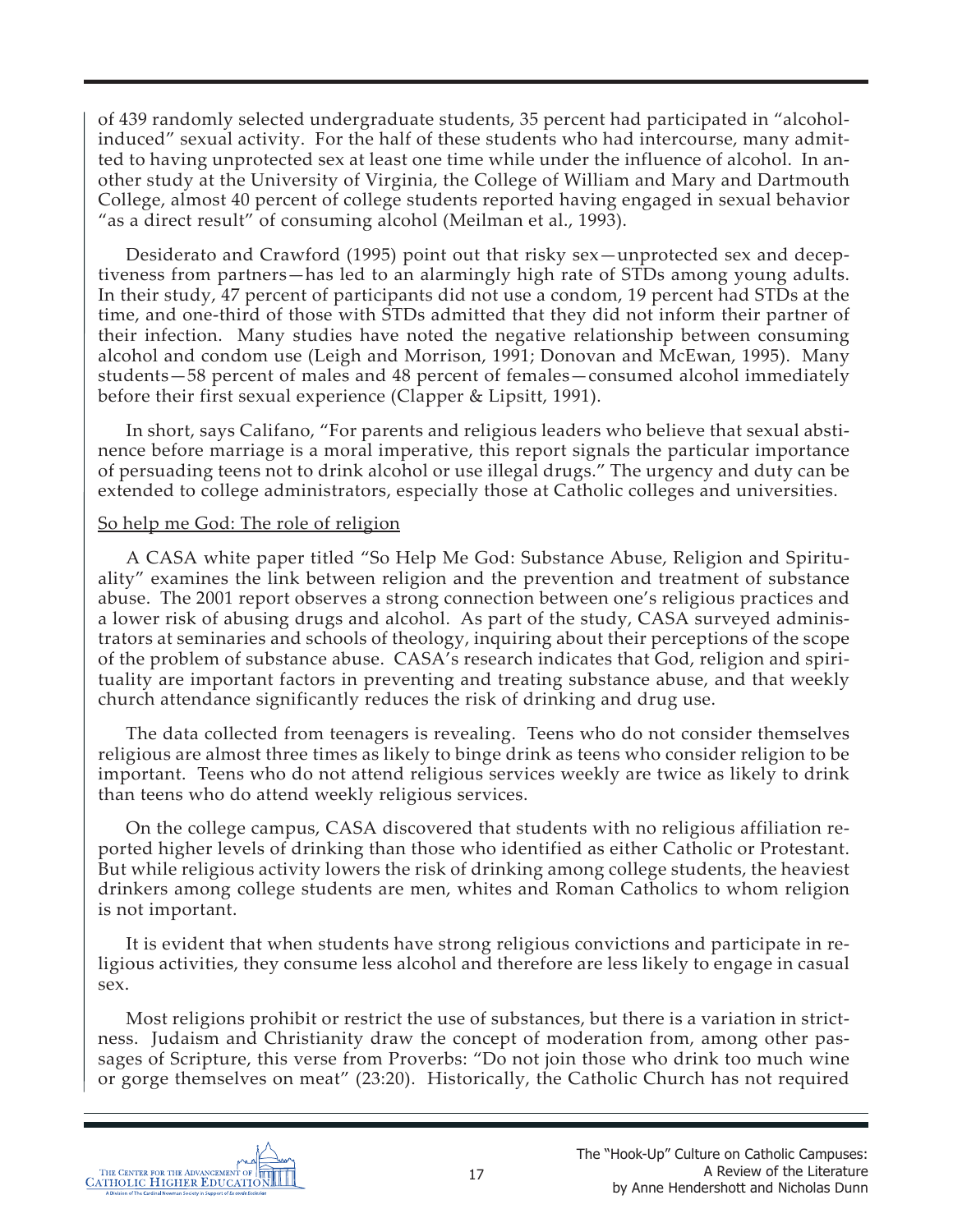abstinence from its members, but teaches that believers must use self-control. Both Judaism and Christianity admonish drunkenness as sinful; St. Paul tells the Corinthians not to conduct themselves in "reveling and drunkenness" (1 Corinthians 5:11).

When CASA asked Catholic college presidents if they saw substance abuse as a problem on their campus, 73.9 percent saw it as a very important problem, and 26.1 percent saw it as somewhat important.

# **Student Personnel and Residence Life Policies**

Many student affairs officers on Catholic campuses say the most important issues they face are issues of sexual behavior and identity (Bickel, 2001). In her dissertation study, Catherine Bickel explored how four residence life leaders from two Midwestern Catholic colleges worked with students who had sexual concerns (over issues like promiscuity and homosexuality) that were in conflict with Catholic teachings. The author identified nine important findings which indicated that residence hall directors received little, if any training about how to operate in an environment identified as Catholic. Because of this lack of training, residence hall directors made a variety of assumptions about students, colleagues, the institution's expectations and Catholic teachings. Bickel claimed that "students lead the way on issues in conflict with Catholic doctrine" rather than student affairs professionals or leaders. She also found that there was a concern on the part of some residence life leaders of the "conservative reaction of students and parents" to issues surrounding sexual behavior, identity and orientation. While Bickel is clearly sympathetic to the need for a non-judgmental attitude for residential life staff, her study points to this area as one that needs further research.

It is clear that on many Catholic campuses, residence life leaders appear to have little idea about Catholic teachings on sexuality. This uncertainty about Catholic teachings on sexual morality may actually encourage a hook-up culture by creating a non-judgmental culture that conveys tacit approval for sexual behaviors counter to Church teachings.

Bickel's research is given support from a study by Sandra Estanek (1996) published in *Current Issues in Catholic Higher Education* which revealed that many of the most difficult issues relating to the Catholic identity of Catholic colleges and universities are confronted not by teachers in the classroom, but by student affairs administrators responding to students, especially to sexual behavior and sexual identity problems.

In her book, *Hooking Up: Sex, Dating and Relationships on Campus*, Kathleen Bogle points out that the contemporary college campus (both Catholic and secular) is conducive to hooking up: there is a relatively homogeneous population living in close proximity to each other with no strictly enforced rules monitoring their behavior. This fosters a sense of safety or comfort—students share the mantra that college is a time to party.

Christopher Kaczor, Loyola Marymount University philosophy professor and author of *How to Stay Catholic in College*, writes in *First Things*, "The answer is single-sex student residences. Research indicates that students in single-sex residences are significantly less likely to engage in binge drinking and the hookup culture than students living in co-ed student residences" (Kaczor, 2011). He cites several studies supporting his claim (Harford et al., 2002; Wechsler et al., 2000; Willoughby and Carroll, 2009).

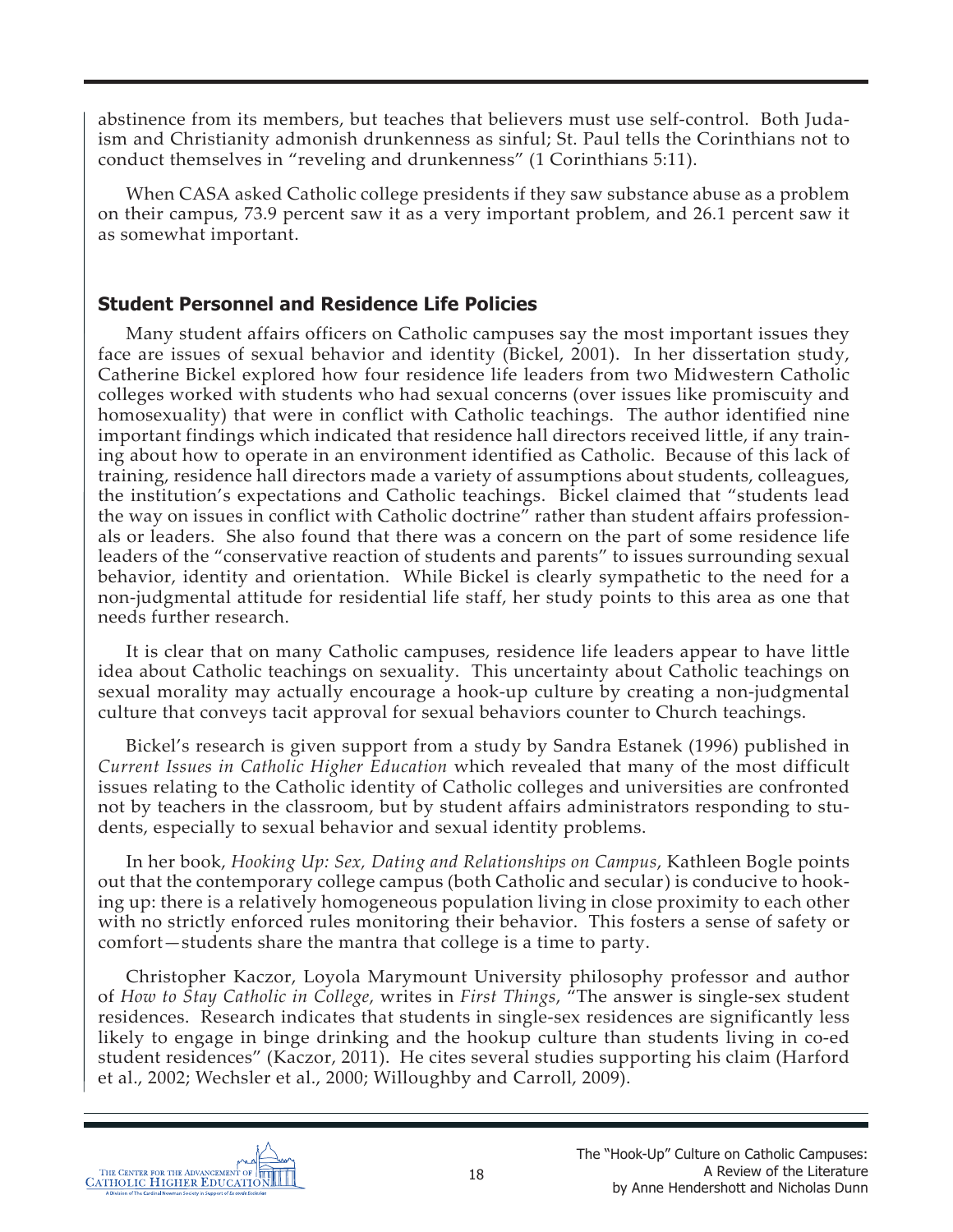In particular, studies analyzing data from the Harvard School of Public Health College Alcohol Study (CAS) have found that "students living in coed dormitories, when compared with students in single-gender dorms, incurred more problem consequences related to drinking... The reported differences in problem consequences extend previous studies of underage alcohol use in the CAS, which found that college students residing in coed dormitories and fraternity/sorority house, when compared with students residing in singlegender dormitories, were more likely to report heavy episodic drinking" (Harford et al., 2002). Nearly twice as many students in coed dorms (39.1 percent) reported binge drinking in the last two weeks than students in single-sex halls (20.6 percent) (Wechsler et al., 2000).

That prevalence of "risk-taking," say Willoughby and Carroll (2009), is as common with casual sex as it is with drinking. Despite using different survey data from Harvard's College Alcohol Study, they similarly found that students in co-ed halls were more than twice as likely to engage in binge-drinking or drink alcohol at least once a week. But students in co-ed dorms were also more likely to view pornography and have "permissive attitudes toward sexual activity." They were more than twice as likely (12.6 percent) to have three or more sexual partners in the last twelve months than students in single-sex residences (4.9 percent).

An important question asked by researchers about such data is whether "students who enjoy risky behavior choose co-ed residences because they seek a more permissive atmosphere. So, the differences between co-ed and single sex residences reflect the kinds of people who choose them, rather than being caused by some difference between singlesex and co-ed residences" (Kaczor, 2011). But Harford, et al. (2002) found similar background characteristics for students choosing co-ed and single-sex dorms, and so reported only "limited evidence for self-selection." Willoughby and Carroll (2009) controlled for students' religion and other variables but found that the residential differences remained significant. They concluded that selection "does not play a large role" in the association between risky behavior and residence type.

On a growing number of secular campuses, there is movement toward offering students the opportunity to share co-ed bedrooms—perhaps an indication of things to come on certain Catholic campuses, where student life policies often follow secular trends in American higher education. According to an article in *The Chronicle of Higher Education* (Borrego, 2001), Swarthmore introduced co-ed housing in part to provide a residential alternative for gay students. For some, finding a same-sex roommate comfortable with their sexuality was difficult. Gay students had begun complaining to the college's housing committee that mandatory same-gender housing was "heterosexist." The approval of "gender-neutral" housing at nearby George Washington University in 2010 had students at Georgetown University excited. They requested a similar policy at the Jesuit Catholic university, and the vice president for student affairs said that he was open to discussing it with the student government (Maglio, 2010).

 In a May 2000 article in the *National Review*, John Biaggio, then the President of Tufts University, refused to implement co-ed rooms explaining that, "While we realize many of our students are sexually active, we don't see it as our role to encourage it. I am not saying we are prudish. We are not acting *in loco parentis*. But we are dealing with life-threatening venereal diseases here." *The Chronicle of Higher Education* (2009) reported that Tufts banned "any sex act in a dorm room while one's roommate is present" and further stipulated that "any sexual activity in the room should not interfere with a roommate's privacy, study

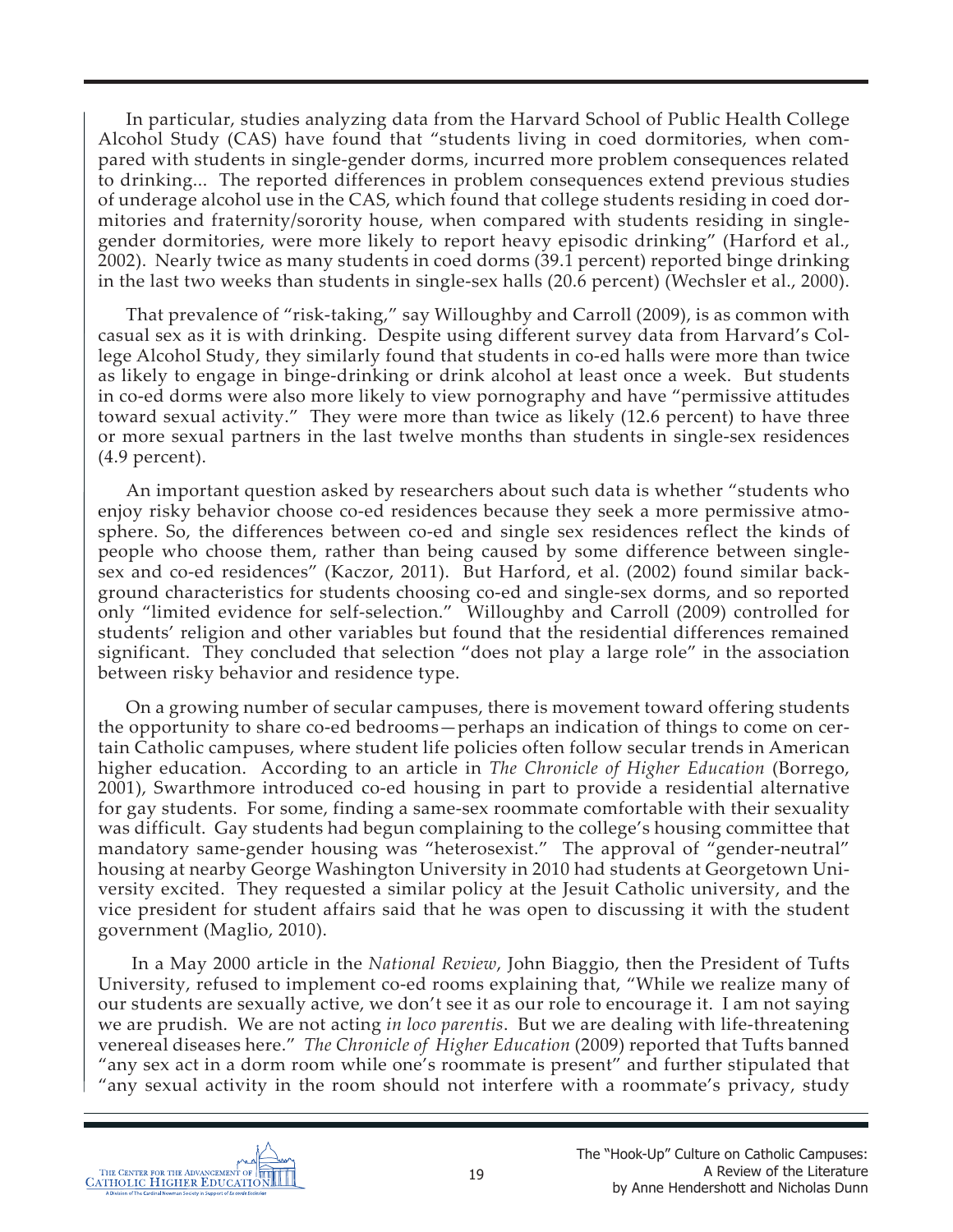habits or sleep." The office said that the policy stemmed from a significant number of complaints by students uncomfortable with what their roommates were doing in the room. The *Tufts Daily* newspaper (Kan, 2009) reported that "the sex policy is intended as a tool to facilitate conversation and compromise between roommates rather than simply proscribe behavior." Distancing herself from any perceptions of a judgmental attitudes and the *in loco parentis* role, one residence hall administrator said that "we want to make perfectly clear that we do not want to hinder someone from engaging in any personal or private activity."

Research indicates that students tend to overestimate the hook-up culture on their campuses. A study published in the Journal of *American College Health* revealed that although 49.1 percent of students (71,860 students at 107 institutions of higher education) reported having engaged in sexual intercourse during their college years, students tend to think that twice as many students are sexually active than actually are. This perception that "everyone" is engaged in the hook-up culture can contribute to expanding the hook-up culture, because it provides tacit permission to those who are considering participation in the practice. Students begin to view the behavior as a "normal" part of college life.

For a culture to emerge on Catholic campuses that values chastity and respect for Church teachings on sexual morality, there must a true collaboration between students and student life administrators. But the literature indicates that on some campuses the student life administrators, many of whom came of age in the freewheeling 1970s, lag behind the more conservative students in creating such a culture.

## **Creating a Campus Culture That Values Chastity**

Discouraged by the hook-up culture on their campuses, there appears to be a student counter-culture emerging. Student initiated and led, this counterculture is intended to reclaim sexual integrity on campuses. The Elizabeth Anscombe Society at Providence College, for example, claims to "equip students with the knowledge and social science data that will help them navigate their personal romantic relationships in a happy and healthy way." Viviana Garcia, founder and former co-president of the Providence College Anscombe Society, writes that "in the spirit of writer Flannery O'Connor, who held that we have to push as hard as the age that pushes against you, these students are holding fast to their conviction that sexual intimacy can only bring happiness within the committed relationship of marriage" (Garcia, 2009).

The first Elizabeth Anscombe Society was started at Princeton University in 2005. Named for the famed Cambridge philosophy professor and intellectual defender of traditional sexual ethics, the mission of the organization is to "foster an atmosphere where sex is dignified, respectful and beautiful; where human relationships are affirming and supportive; where motherhood is not put at odds with feminism; and where no one is objectified, instrumentalized or demeaned."

Similar groups are emerging on Catholic campuses. In 2004, students at the University of Notre Dame launched the Edith Stein Project. Drawing from the Apostolic letter of Pope John Paul II titled "On the Dignity and Vocation of Women," Notre Dame students—both men and women—have held conferences each year to discuss issues of gender, sexuality and human dignity. The coordinators of the Edith Stein Project write that they wish to "examine the degrading attitudes toward our own dignity that are often taken for granted

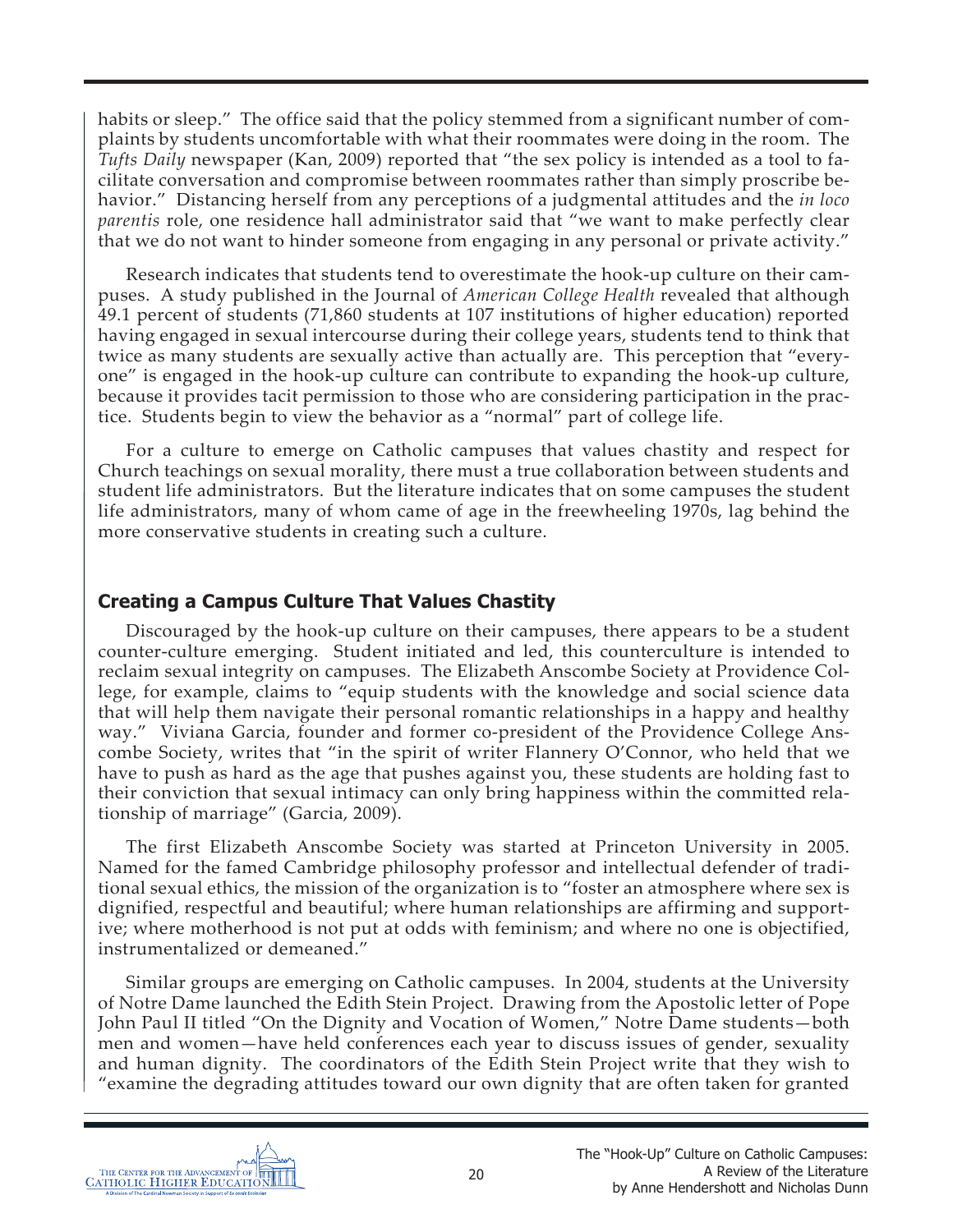and to question their root causes… we offer that their common cause is a general misunderstanding of the true nature and dignity of the human person."

The 6<sup>th</sup> Annual Edith Stein Project Conference in February 2011 was titled "Irreplaceable You: Vocation, Identity, and the Pursuit of Happiness." The conference drew from Pope John Paul II's Apostolic proclamation that "Every Life is a Vocation." Conference organizers write, "Each one of us is called to perform an irreplaceable role in the Body of Christ that only we can perform, simply by the virtue of being ourselves in our own distinctive situation." They promise that the conference will "draw on the richness of Catholic teaching on authentic personhood and sexuality, including presentations on masculinity and femininity, marriage, lay vocation, the priesthood and religious life, the family, homosexuality, Pope John Paul II's theology of the body and student life."

At Boston College, there is a group of male students whose mission is to "seek to create a brotherhood of Christian men dedicated to leading virtuous lives." The Sons of St. Patrick gather each week in a campus dormitory to discuss philosophy, literature and God. Fr. Paul McNellis, S.J., a professor in the Philosophy Department who helped with the group's creation, said that about four years ago some of his former students asked if he would be the moderator for the group. In an interview for the campus newspaper, Fr. McNellis said: "They wanted a group that got together regularly in fellowship to discuss important topics. However the topics gradually became more religious as the Sons realized that the strongest bond between them was their shared faith."

In an interview published in *The Heights*, Fr. McNellis said the students wanted to live a Christian life without compromise, especially in the way they treated women, and thus to help each other become good men and future good husbands and fathers (Gu, 2010). In a follow-up interview in *The Heights*, Fr. McNellis directly addressed the problems inherent in the hook-up culture: "When men get involved in the hook-up culture, they regress. It infantilizes them. They develop habits of thinking about themselves and women which are antithetical to being a good husband a good father" (Morrison, 2010).

Fr. McNellis said his motivation to address the male response to the hook-up culture stemmed from his observations of student life: "the thing that struck me as a difference from when I was in college was how little women now expect of men" (Morrison, 2010). What he sees as "women's dwindling faith in male behavior" may have been caused by the rise in the divorce rate, the spike in births out of wedlock, and the collapse of the dating culture. The Sons of St. Patrick are attempting to reverse this culture. To do that, Fr. McNellis points out that students need to "shed their ties with the hook-up culture in order to start developing the values that are necessary to being a faithful spouse or responsible father." He believes that the resurgence of the dating culture can cure the hook-up culture. He believes that many students want the dating culture to come back, pointing to the "yearly student scramble to obtain tickets to the formal Middlemarch Dance" as evidence of student desire for an alternative to the current hook-up culture.

Such small groups of students, of course, cannot change the culture alone. From the moment they step on campus for freshman orientation, college students are steeped in the radicalism-turned-orthodoxy that is the hook-up culture. Students need support from the administration and the faculty to counter that culture. They need to help create alternative campus environments that counter the cultural pressure that has "normalized" sexual deviance. Students need an alternative to the culture of sexual permissiveness that cur-

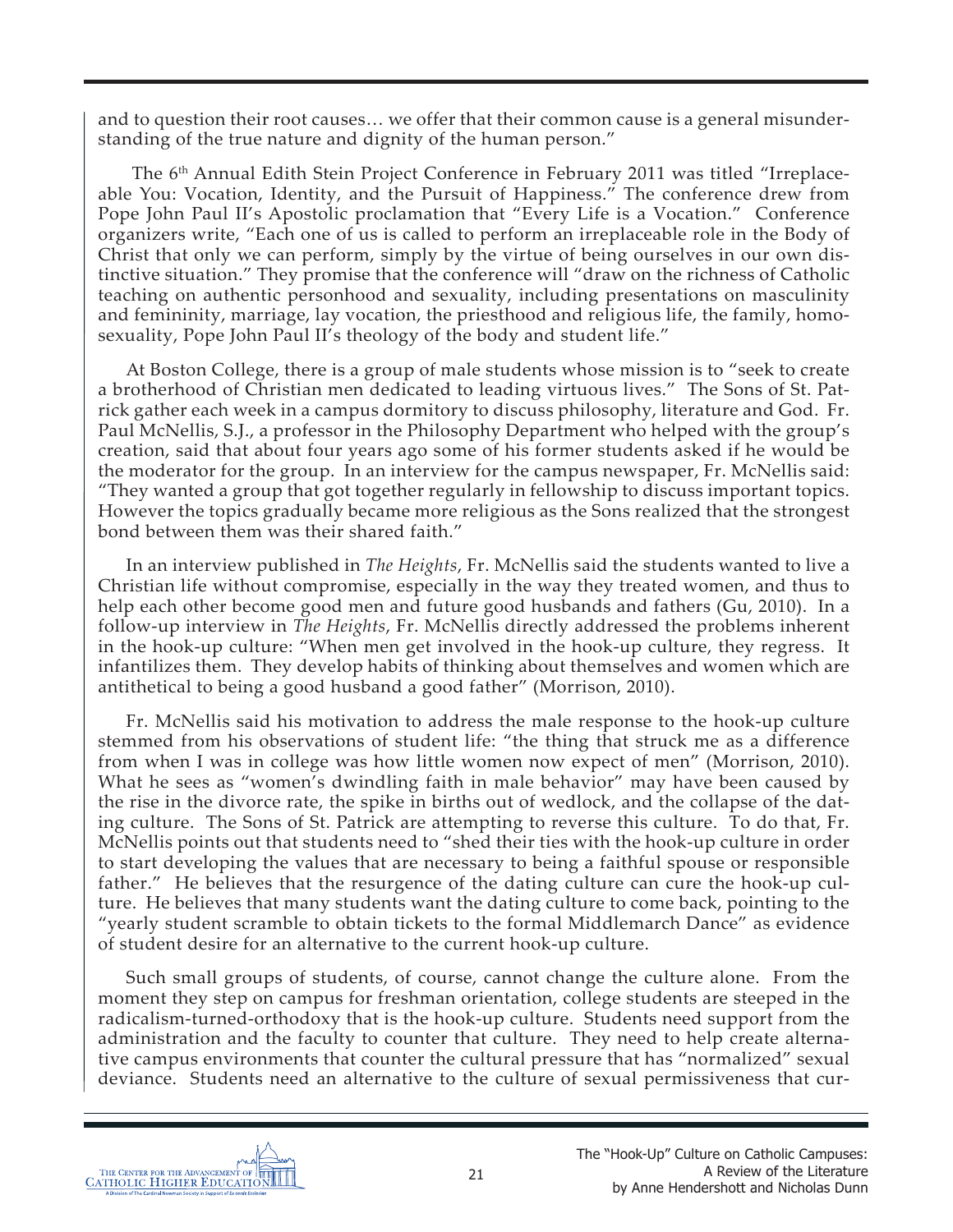rently shapes students' expectations. They need help creating moral communities in which Church teachings on sexual morality are understood and cherished.

# **Recommendations for Further Study**

While we have seen that the published literature offers some idea of sexuality on college campuses—and Catholic campuses in particular—Catholic educators would benefit greatly by allowing and even encouraging more extensive research on student behaviors and the impact of college policies, programs and campus life on sexual attitudes and activity.

We suggest specific areas that warrant further research:

## Causes and consequences of the hook-up culture for males

Much of the research on hooking up on college campuses focuses on female students. It is assumed that women are often victims of the hook-up culture. But anecdotal evidence exists that males also suffer consequences from the student culture on many campuses.

## Measurable consequences of the hook-up culture

What is the incidence of STDs, pregnancy and abortion on Catholic campuses, and how does it compare to other colleges? Is there evidence of psychological consequences from student sexual activity? How does sexual activity impact academic performance?

## Differences between Protestant and Catholic college campuses and their students

It is clear that the culture on evangelical campuses is dramatically different from that on Catholic campuses. What can Catholic campus administrators learn from them? Why do students behave differently at evangelical institutions? Why do Catholic students behave differently from evangelical students?

# Alcohol and drug abuse on Catholic campuses

CASA has provided some very good research on substance abuse on college campuses, showing a link to increased sexual activity. Additional research looking particularly at substance abuse on Catholic campuses and among Catholic students, and exploring further the link to sexual activity would be helpful to Catholic college leaders. Do policies and programs that have been effective in reducing alcohol and drug abuse correlate with declines in student sexual activity?

# Co-ed dormitory housing

Whereas single-sex student housing was the norm at Catholic colleges a few decades ago, most have transitioned to co-ed halls, with men and women often separated by wing or floor. As a consequence, the opportunities for sexual activity in campus housing have clearly increased. Some Catholic colleges, like the University of Notre Dame and those with a strong Catholic identity, continue to offer single-sex housing. A year into his tenure as the president of the Catholic University of America, John Garvey announced that the university would return to single-sex housing. Writing in the *Wall Street Journal,* Garvey observes the destructive nature of binge drinking and the hook-up culture, as well as the role of the university in instilling virtue. There is a great need for additional research on

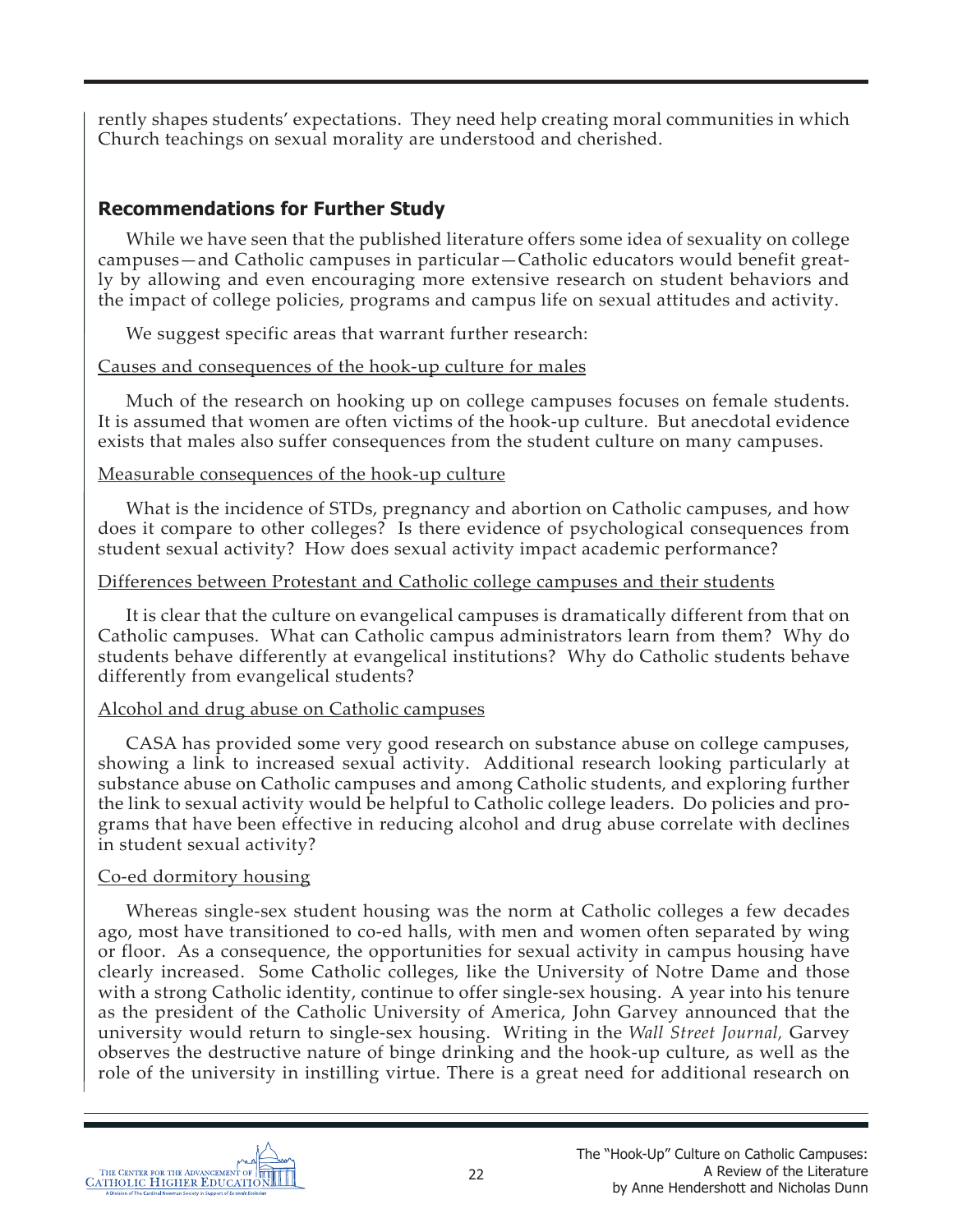whether the co-ed dormitory living contributes to the emergence of a hook-up campus culture, as anecdotal evidence suggests. What are the measurable benefits and costs of co-ed residence halls?

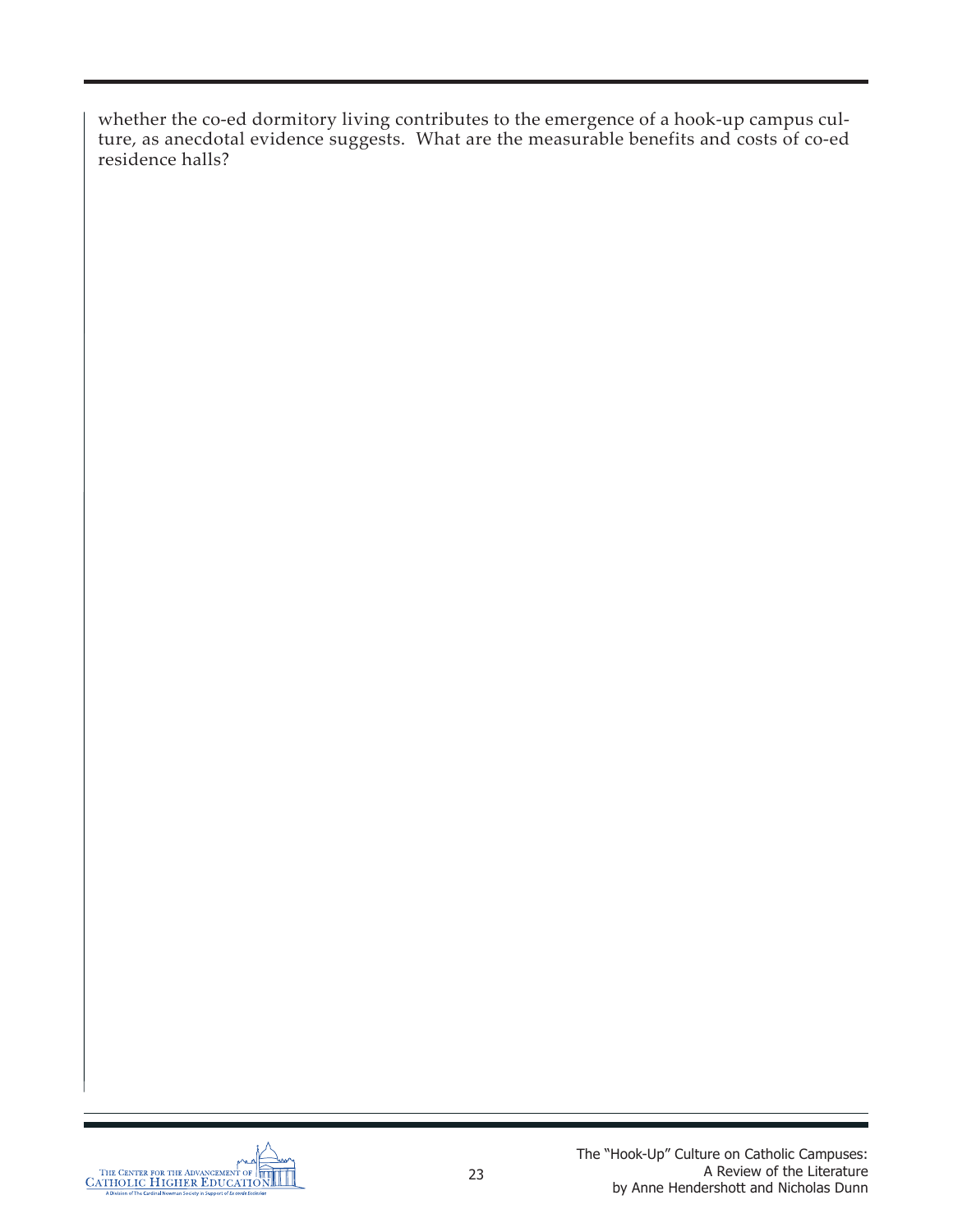# **Appendix A**

As far back as 1999, a majority of college presidents identified alcohol abuse as one of the most serious problems facing students on campus. In April 2002, a Federal Task Force of the National Advisory Council on Alcohol Abuse and Alcoholism issued a report titled *A Call to Action: Changing the Culture of Drinking at U.S. Colleges*. The Task Force—composed of college presidents, researchers and students—spent three years extensively analyzing the literature on the use of alcohol on college campuses. In a section called "What Parents Need to Know About College Drinking," the reader is presented with a litany of disturbing statistics:

**Death**: 1,400 college students die each year from alcohol-related unintentional injuries, including motor vehicle crashes.

**Injury**: 500,000 college students are unintentionally injured under the influence of alcohol.

**Assault**: More than 600,000 college students are assaulted by another student who has been drinking.

**Sexual Abuse**: More than 70,000 college students are victims of alcohol-related sexual assault or date rape.

**Unsafe Sex**: 400,000 college students have sex without taking precautions against STDs, and more than 100,000 college students report having been too intoxicated to know if they consented to having sex.

**Academic Problems**: About 25 percent of college students report academic consequences of their drinking including missing class, falling behind, doing poorly on exams or papers, and receiving lower grades overall.

**Health Problems/Suicide Attempts**: More than 150,000 college students develop an alcohol-related health problem, and between 1.2 and 1.5 percent of college students indicate that they tried to commit suicide within the past year due to drinking or drug use.

**Drunk Driving**: In 2001, 2.1 million college students reported driving under the influence of alcohol.

**Vandalism**: About 11 percent of college students report that they have damaged property while under the influence of alcohol.

**Property Damage**: More than 25 percent of administrators from schools with low drinking levels and more than 50 percent from schools with high drinking levels say their campuses have a "moderate" or "major" problem with alcohol-related property damage.

**Police Involvement**: About 5 percent of college students are involved with the police or campus security as a result of their drinking. About 110,000 students are arrested for alcohol-related violations, such as public drunkenness or driving under the influence.

**Alcohol Abuse and Dependence**: 31 percent of college students met criteria

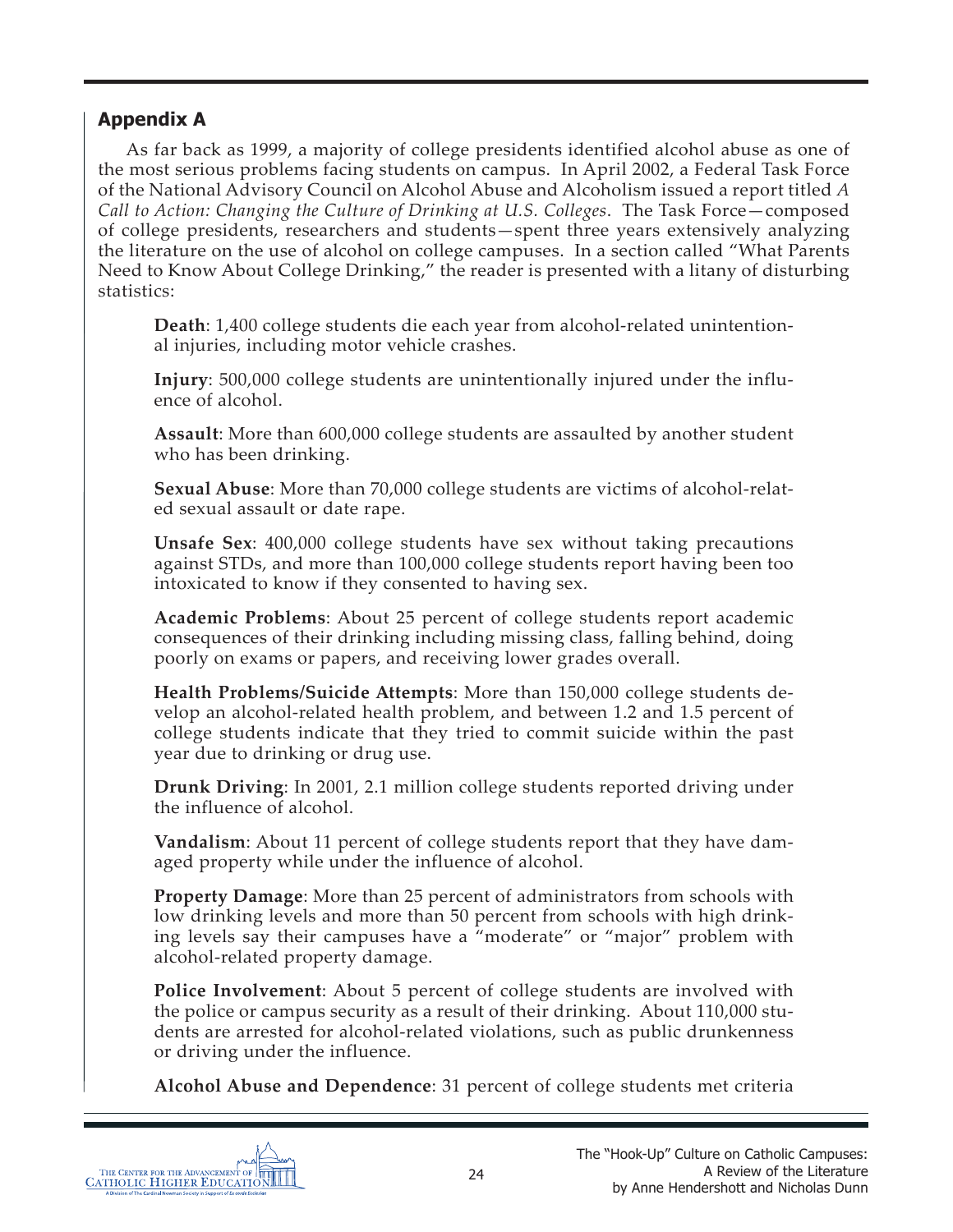for a diagnosis of alcohol abuse and 6 percent for alcohol dependence in the past 12 months.

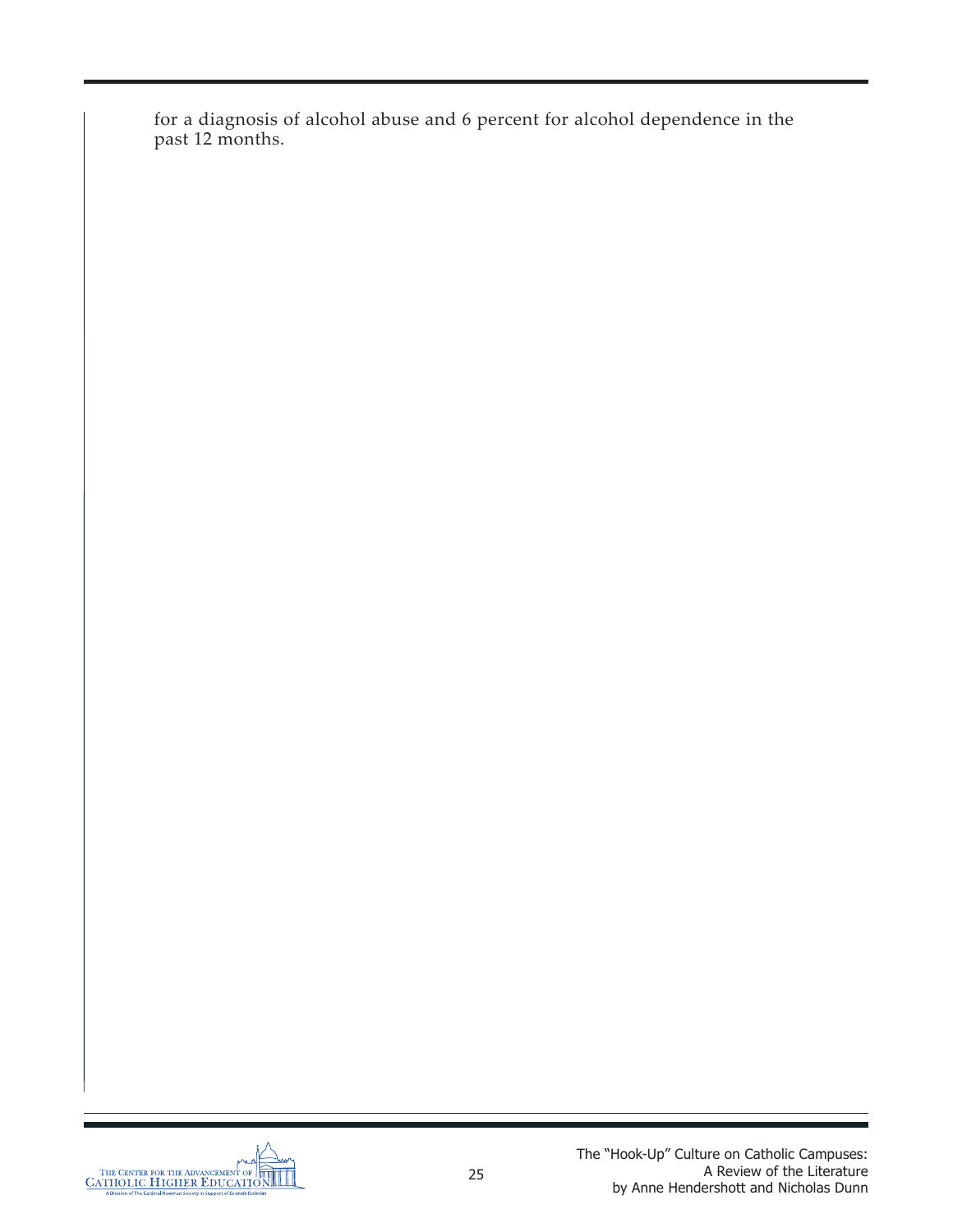# **Bibliography**

- Armstrong, Elizabeth; Hamilton, Laura; and Sweeney, Brian. "Sexual Assault on Campus: A Multilevel, Integrative Approach to Party Rape," *Social Problems* (November 2006), 53 (4): 483-499.
- Bickel, Catherine Mary. "Residential Life Professionals on Catholic Campuses: A Qualitative Study of How They Assist Students with Issues of Sexual Behavior and Identity" (2001). Dissertation submitted in partial fulfillment of the requirements for the Doctorate at Indiana University.
- Bisson, Melissa. "Have Your Cake and Eat it Too: Negotiating a Friends with Benefits Relationship" (2004). Master's Thesis completed in partial fulfillment for the Master's Degree at Michigan State University.
- Bogle, Kathleen. *Hooking Up: Sex, Dating and Relationships on Campus* (New York: New York University Press, 2008).
- Borrego, Ann Marie. "Today's Students Want to Have Sex, But Not with Their Roommates," *The Chronicle of Higher Education* (December 21, 2001).
- Burdette, Amy; Ellison, Christopher; Hill, Terrence; and Glenn, Norval. "Hooking Up at College: Does Religion Make a Difference?" *Journal for the Scientific Study of Religion*  (2009), 48 (3): 535-551.
- Desiderato, L. L., and Crawford, H. J. "Risky sexual behavior in college students: Relationships between number of sexual partners, disclosure of previous risky behavior, and alcohol use," *Journal of Youth and Adolescence* (1995), 24: 55–68.
- Donovan, C., and McEwan, R. "A review of the literature examining the relationship between alcohol use and HIV-related sexual risk-taking in young people," *Addiction* (1995), 90: 319-328.
- Eaves, Susan Harris. "Attachment Style, Self-Esteem, and Perceived Peer Norms as Predictors of Sexually Risky Behavior among College Students," (2007). Dissertation completed in partial fulfillment of the requirements for the Doctor of Philosophy at Mississippi State University.
- England, Paula; Shafer, Emily Fitzgibbons; and Fogarty, Alison. "Hooking Up and Forming Romantic Relationships on Today's College Campuses," in M. Kimmel and A. Aronson (eds.), *The Gendered Society Reader*, 3rd edition (New York: Oxford University Press, 2007).
- Estanek, Sandra. "A Study of Student Affairs Practice at Catholic Colleges and Universities," *Current Issues in Catholic Higher Education* (1996), 16: 63-72.
- Feldman, Shirley; Cauffman, Elizabeth; Jensen, Lene Arnett; and Arnett, Jeffrey J. "The Unacceptability of Betrayal: A Study of College Students' Evaluations of Sexual Betrayal by a Romantic Partner and Betrayal of a Friend's Confidence," *Journal of Youth and* Adolescence (2000), 29 (4): 499-523.
- Fennell, Jacynth. "The Relationship Between Religious Beliefs, Moral Development, Self Control, Peer Pressure, Self Esteem and Premarital Sex" (2000). Dissertation completed in partial fulfillment of the requirements for the Doctor of Philosophy at Andrews Uni-

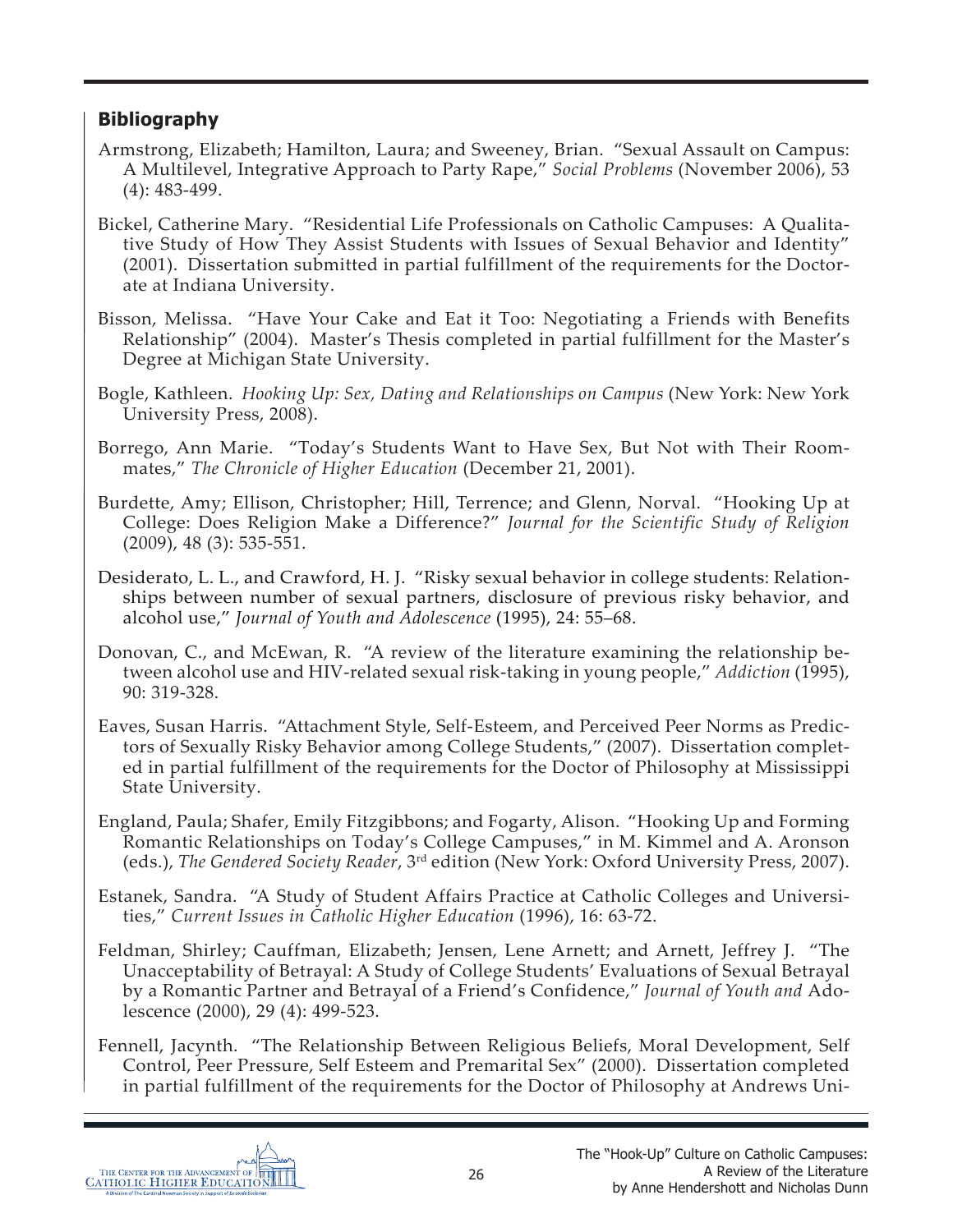versity, Michigan.

- Freitas, Donna. *Sex and the Soul: Juggling Sexuality, Spirituality, Romance, and Religion on America's College Campuses* (New York: Oxford University Press, 2008).
- Garcia, Viviana M. "Resisting in the Age of Infidelity," *MercatorNet* (July 15, 2010).
- Glenn, Norval and Marquardt, Elizabeth. "Hooking Up, Hanging Out, and Hoping for Mr. Right: College Women on Dating and Mating Today" (New York: Institute for American Values, 2001).
- Glock, Charles. "On the Study of Religious Commitment," *Religious Education*, 42 (July-August 1962), 98-110.
- Grello, Catherine; Welsh, Deborah; and Harper, Melinda. "No Strings Attached: The Nature of Casual Sex in College Students," *Journal of Sex Research* (2006), 43 (3): 255-267.
- Gu, James. "Sons of St. Patrick Form a Brotherhood of Faith," *The Heights* (March 29, 2010).
- Harford, Thomas; Wechsler, Henry; and Muthen, Bengt. "The Impact of Current Residence and High School Drinking on Alcohol Problems Among College Students," *Journal of Studies on Alcohol* (2002), 63: 271-279.
- Johnson, Luke Timothy. "Sex and American Catholics," Annual Currie Lecture in Law and Religion, Emory University, Atlanta, GA (October 9, 2002).
- Kaczor, Christopher. "Rethinking Single Sex Dorms," *First Things* (May 12, 2011).
- Kan, Ellen. "New Rules Regulate Sexual Activity in Tufts University Dorm Rooms," *Tufts Daily Wire* (September 25, 2009).
- Lance, Larry. "College Student Sexual Morality Revisited," *College Student Journal* (September 2007).
- Leigh, B. C.; Morrison, D. M.; Trocki, K.; and Temple, M. T. "Sexual behavior of American adolescents: Results from a U.S. national survey," *Journal of Adolescent Health* (2004), 15: 117–125.
- Maglio, Alice. "Gender-Blind Talks in Store," *The Hoya* (Nov. 16, 2010).
- Marcus, Jon. "Virgins and Casual Sisters Spurn Dating," *The Times Higher Education Supplement* (August 2001), 1502: 10.
- Meilman, P.W. "Alcohol-induced sexual behavior on campus," Journal of American College Health (1993), 42 (1): 27-31.
- Morrison, Daniel. "Hookup Culture Elicits Response from McNellis," *The Heights* (March 25, 2010).
- Mulhauser, Dana. "Dating Among College Student is all but Dead, Survey Finds," *The Chronicle of Higher Education* (August 2001), 47 (48): A51.
- National Center on Addiction and Substance Abuse (CASA). *Dangerous Liaisons: Substance Abuse and Sexual Behavior* (New York: 1999).

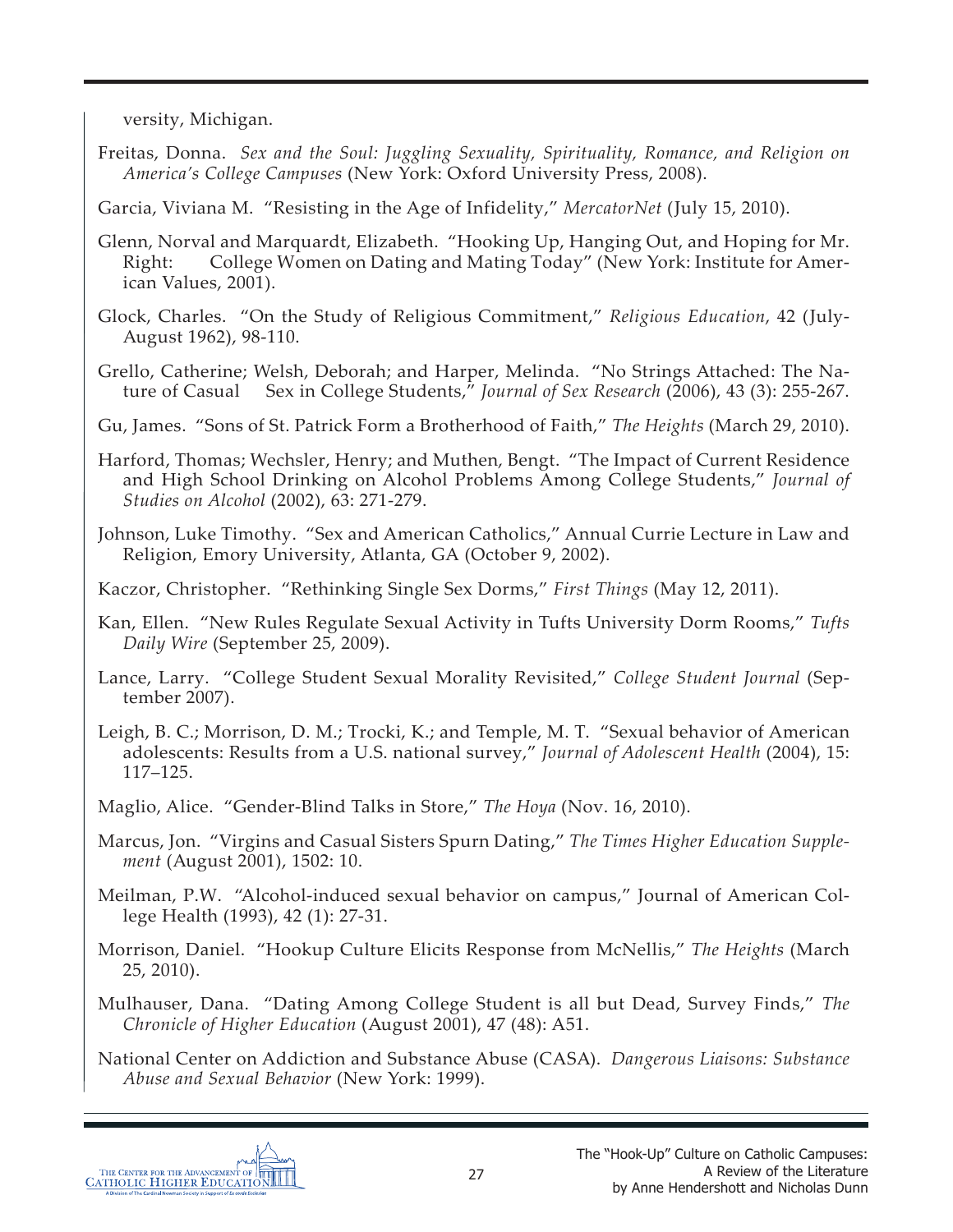- —. *Wasting the Best and the Brightest: Substance Abuse at America's Colleges and Universities* (New York: 2007).
- Owen, Jesse; Rhoades, Galena; Stanley, Scott; and Fincham, Frank. "Hooking-Up Among College Students: Demographic and Psychosocial Correlates," *Archives of Sexual Behavior* (2007).
- Paul, E.L; McManus, B.; and Hayes, A. "Hookups: Characteristics and correlates of college students spontaneous and anonymous sexual experiences," *Journal of Sex Research* (2000), 37: 76-88.
- Paul, E. L. and K. A. Hayes. "The Casualties of Casual Sex. A Qualitative Exploration of the Phenomenology of College Students' Hookups," *Journal of Social and Personal Relationships* (2002), 19: 639-661.
- Penhollow, Tina; Young, Michael; and Bailey, William. "Relationship Between Religiosity and Hooking Up Behavior," *American Journal of Health Education* (November/December 2007), 38 (6): 338-345.
- Penhollow, Tina; Young, Michael; and Denny, George. "The Impact of Religiosity on the Sexual Behaviors of College Students," *American Journal of Health Education* (March/ April, 2005), 36 (2): 75-83.
- Schwartz, Pepper and Lever, Janet. "Fear and Loathing at the College Mixer," *Journal of Contemporary Ethnography* (1976), 4 (4): 413-431.
- Regnerus, Mark. "Moral Communities and Adolescent Delinquency," *Sociological Quarterly* (September 2003), 44 (4): 523-554.
- Rhoads, Steven; Webber, Laura; and Van Vleet, Diana. "The Emotional Costs of Hooking Up," *The Chronicle of Higher Education* (June 20, 2010).
- Sadeghin, Peggy Sue. "Religion and Reproductive Roulette" (1989). Master's Thesis completed in partial fulfillment of the requirements for the Master's Degree at the University of Texas at Arlington.
- Smith, Christian and Denton, Melinda. *Soul Searching: The Religious and Spiritual Life of American Teenagers* (New York: Oxford University Press, 2005).
- Stoddard, Elizabeth. *Religious Orientation and Sexual Behavior of College Students* (1996). Dissertation completed in partial fulfillment of the requirements for the Doctor of Philosophy at Oregon State University.
- *The Chronicle of Higher Education*. "Tufts University Bans Student Sex When Roommates are Present" (September 28, 2009).
- Thornton, Aarland and Camburn, Donald. "Religious Participation and Adolescent Sexual Behavior and Attitudes," *Journal of Marriage and the Family*, Vol. 51, No. 3 (August 1989).
- Tier, Julia. "Sex and the Catholic Campus," <www.bustedhalo.com> (January 29, 2004).
- Wechsler, Henry; Kuo, Meichun; Lee, Hang; and Dowdall, George. "Environmental Correlates of Underage Alcohol Use and Related Problems of College Students," *American*

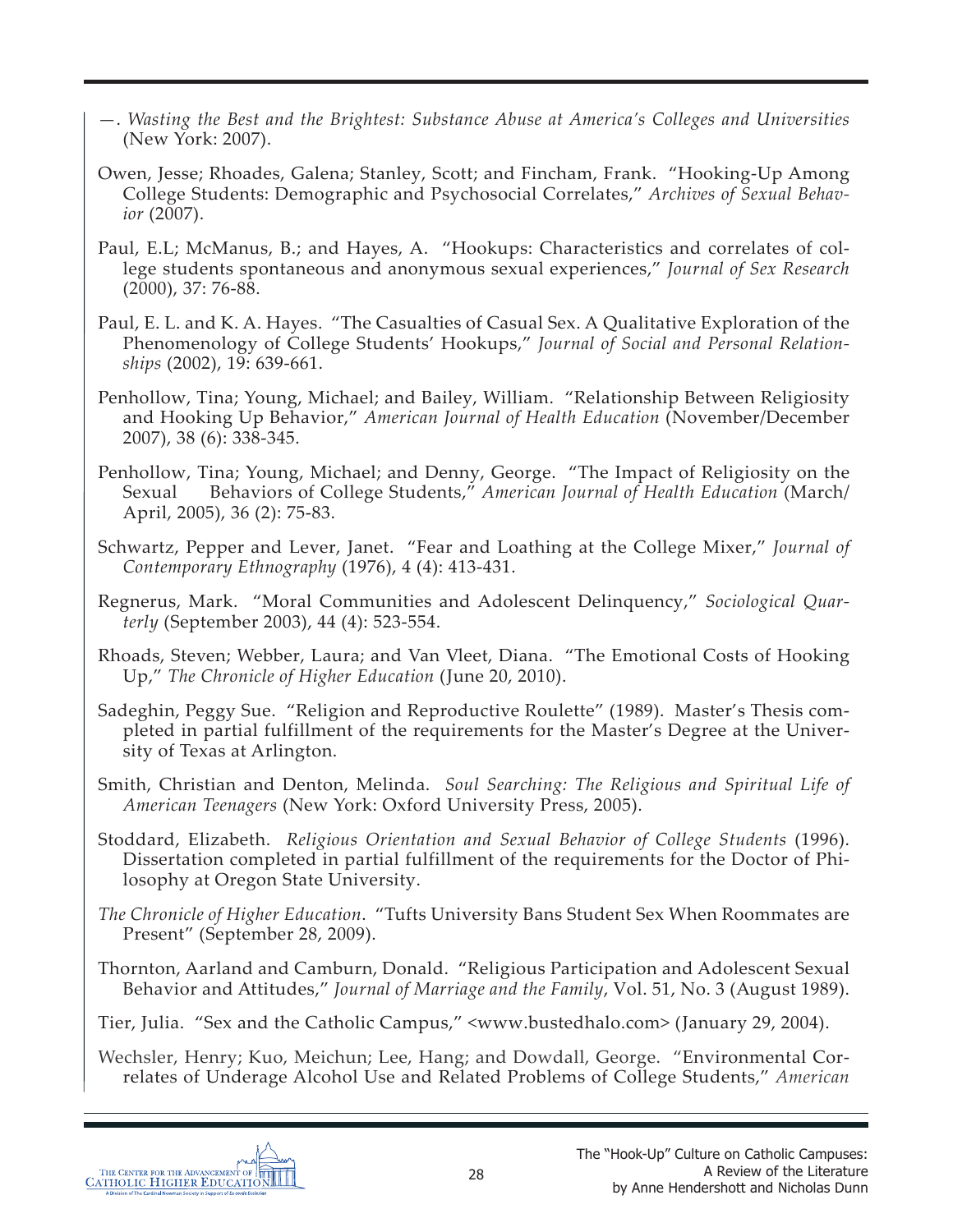*Journal of Preventive Medicine* (2000), 19 (1): 24-29.

Willoughby, Brian and Carroll, Jason. "The Impact of Living in Co-ed Resident Halls on Risk-Taking Among College Students," *Journal of American College Health* (2009), 58 (3): 241-246.